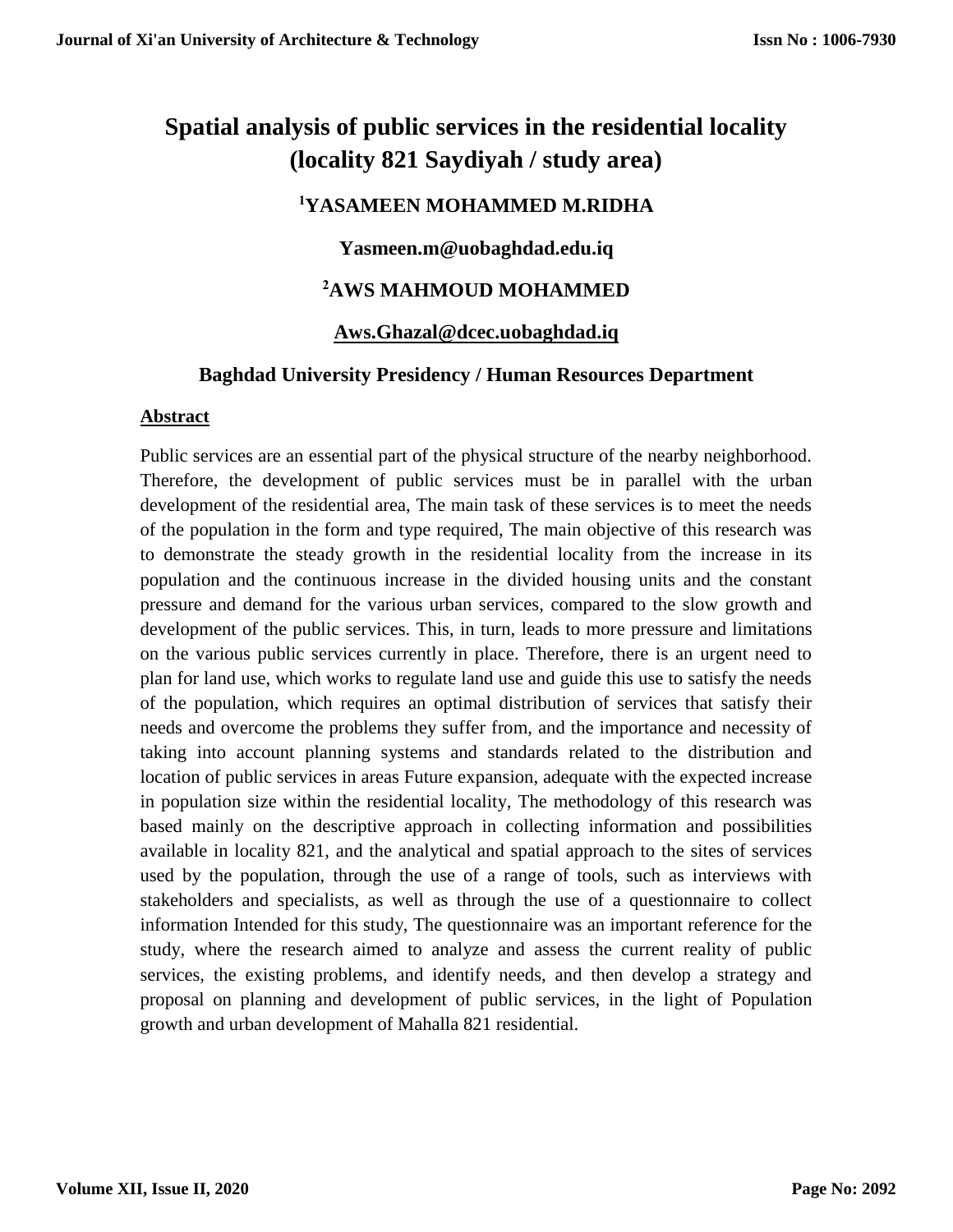## **1. Introduction**

The human being is closely linked to the spatial space, and often its link to the place stems from the relationships and factors surrounding it, whether it is natural, environmental, social or economic, which has enhanced the property of development and communication in the work of comprehensive development in general, urban and Metropolitan in particular, and there is no doubt that the planners They agree that urban and regional planning are complex and overlapping sciences, requiring planners with different sciences and backgrounds to participate in the planning work in order to obtain successful results serving man in his spatial space. Accordingly, land use planning is not sartorial even if the plan focuses on land use for one sector such as public services. Land use planning is comprehensive planning based on a clear future vision for sustainable future development in all its aspects. To be based on the general master plan of the neighborhood, taking into consideration other aspects of planning in all its components, components, present, and future, it is necessary to integrate these elements such as goals and objectives and rates of growth and development to be achieved in the medium or long term The relationship between the residential neighborhoods in the city, the identification of the central areas from which spatial interactions of this residential neighborhood start, the geographical distribution of public and private services and infrastructure services, and linking these services with each other to achieve the desired future development, and the geographical distribution of educational, health, recreational, cultural and sports services, And the need to link them with the rates of growth and population increase with housing units created randomly in the neighborhood.

## **1.2 Research problem**

The problem of the research is the extent of the steady growth in the locality in terms of population numbers, the continuous increase in the randomly divided and newly developed housing units, and the pressure and constant demand for the various public services, compared to the slow growth and development of the public services, which in turn leads to more pressure and limitations on the various public services that currently exist .

## **1.3 Research hypothesis**

The urban growth and population growth and the continuous increase in the divided housing units created randomly and unexpectedly in the locality generate deficiencies in public services.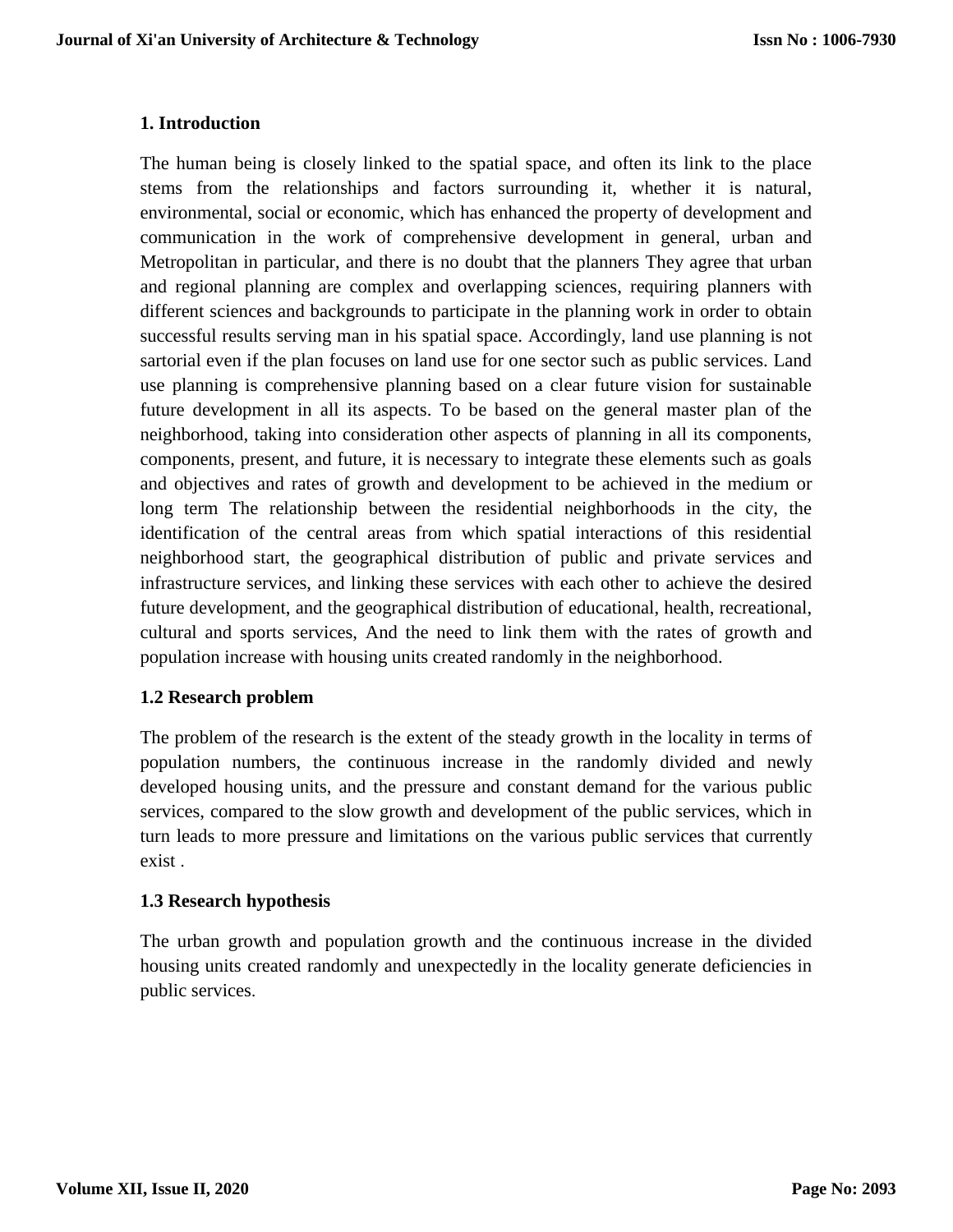## **1.4 Research Goal**

The research aims to identify the most important needs of the residential area, and the extent to which the planning of public services in the residential area meet the planning standards, and the evaluation of public services and utilities in the locality 821.

## **1.5 Research Methodology**

A descriptive-analytical approach was adopted based on the field survey, interviews and field visits to the study area, local authorities and the questionnaire form prepared to show the reality of public services in the Saydiyah locality 821 in Baghdad

## **1.6 Methodology of spatial analysis**.

The concept of spatial analysis is a method of measuring spatial relationships between phenomena in order to ensure the interpretation of spatial relationships and benefit from them, and to understand the reasons for the existence and distribution of phenomena on the surface of the earth, and to see the behavior of those phenomena in the future .

The methodology of spatial analysis is an analytical methodology to study the ability of a site to support and continuity of a specific activity, as it works to study the relationships between the geographical characteristics of the human and natural elements of a particular site to identify the inherent advantages of them, the spatial analysis methodology aims to achieve sustainable urbanization, which meets the present needs without prejudice to the needs of future generations and the ability to meet their needs by working to avoid indiscriminate distribution of land uses and the preservation of land surrounding the civil, and also aims to analyze the various natural and human phenomena. (Gabri 2012, S243-245),

## **2. Urban Environment**

It is a set of interchangeable relationships and connections between the spatial structure and the social building, through which human beings exercise their social activities from one side their relationships and contact with the local people in their local area from another, researcher (Rapoport) explains or defines environment as it is ((a series of organized relationships with a determent style between human beings and physical factors (Rapoporh,1977,p9) furthermore he defines it like an organized relationships between the factors and people in the shape of content styles in which people interact with it or through it.

(Lang) pointed out in his study that the environment is constructed from two main combinations (Lang,1987,p77)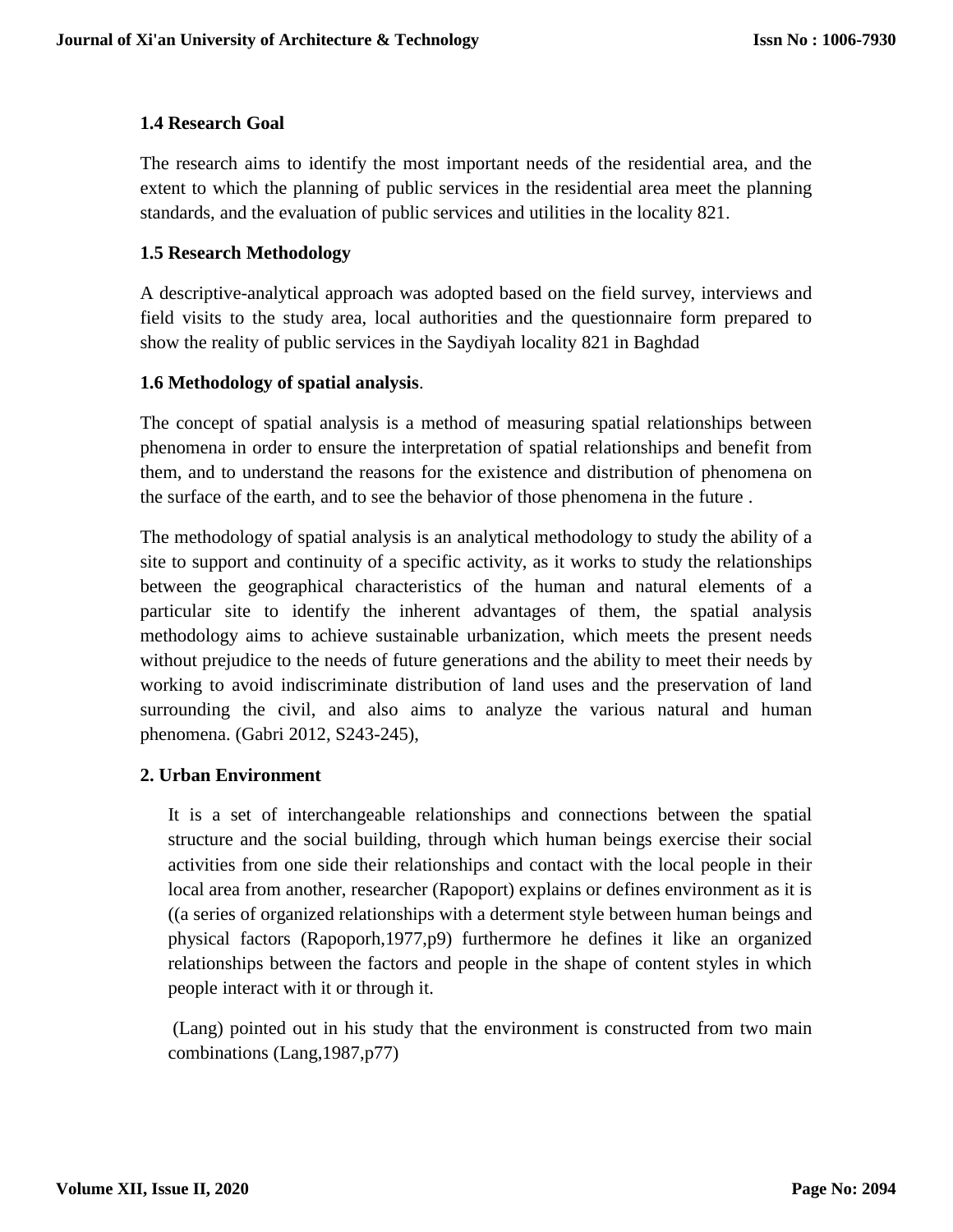1. The physical environment: it represents every intangible physical factor that surrounds the people.

2. Behavioral environment: it is summarized in the intellectual illustration for the Urban Environment.

The Urban Environment consists of several concepts as shown below:

1. Natural Environment: It means every living and none living phenomena surrounding the human being, there is no interference from humans in its existence, these phenomena and environmental factors are represented by the natural resources, water, earth or soil, climate, and plants.

2.The Economic and Social Environment: this is defined as a frame of relationships which determents the continuity of social life, this structure of relationships is the main foundation in organizing of any kind of groups whether between its individuals in an environment or in an dissimilar and similar groups in distant environments and places which includes Human Activates, Education, Health, Education & law And The Commercial, Economic Activities And The Heritage, Procedures Of Urban Life In General.

The Urban Environment: it represents the uses of earth and the infrastructure ( building, roadway, electricity, water and gas supplies, etc. Urban Environment is considered as a natural translation of the relationship nature between the humans and their natural social economic and urban environment so this matter needs a kind of balance between these environments to protect the Urban Environment and to ensure its continued role in serving human beings.

#### **3. Neighboring district**

It's a residential district or area gather a group of families that is connected with each other in several social relationships like acquaintance, exchanging visits, requirement, and services and performing shared business, the number of these families and the scope of the area occupied by a number of families to hundreds of families in one square kilometer, the designers took into consideration this concept as a starting platform when planning the neighboring district, they plan to make the neighboring district homogeneous as possible as could be wherefrom social class and the level of living standards, herein we can define the - neighboring district (Hetti,2009:102) as it's an urban spatial that occupies a place on earth it has borders and clear entrances and clear centers, a network of mobility passages, pavements and roads which connects all the area parts together, the majority of using this spatial is residential uses.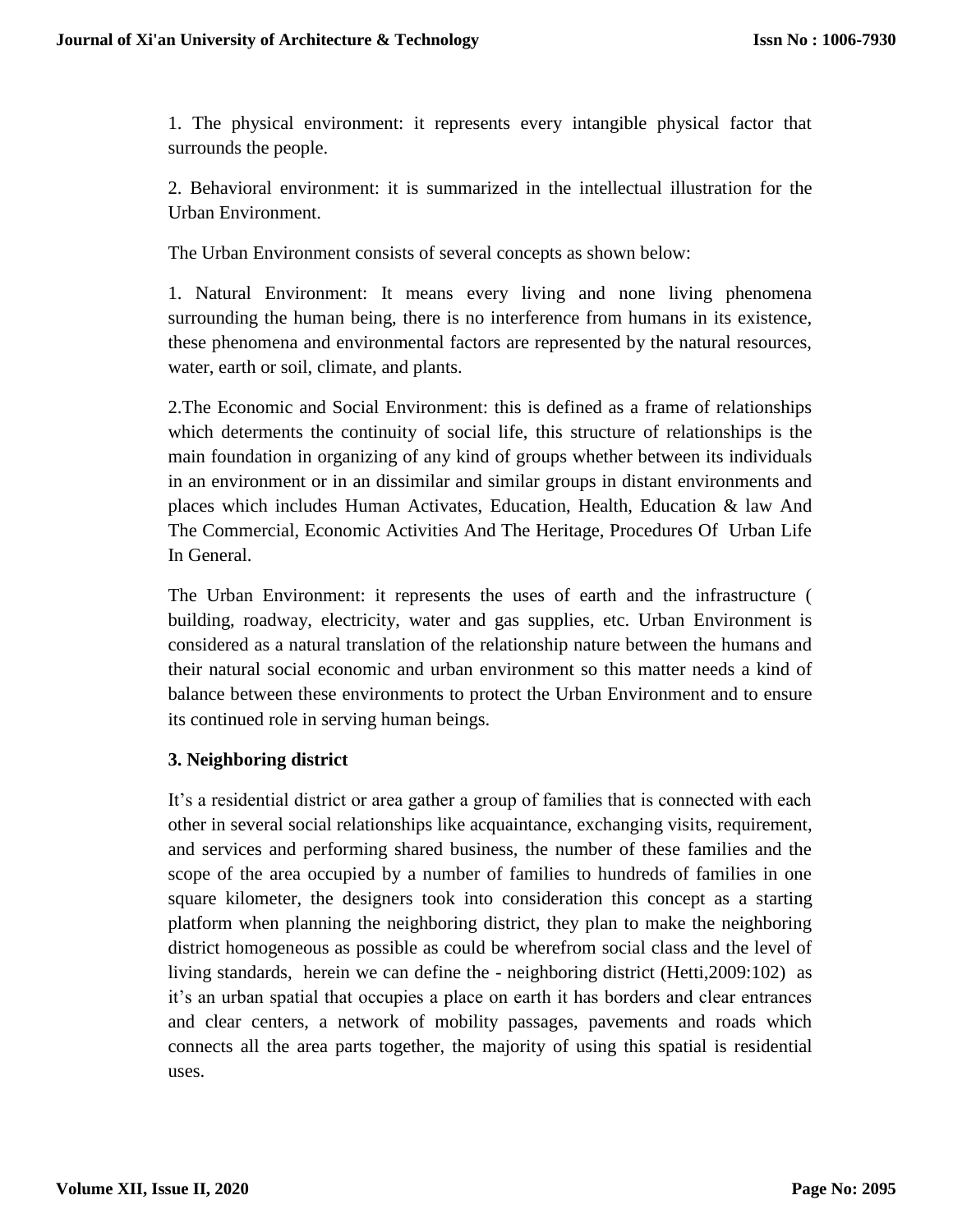The neighboring district (cammona,1990) is a geographical area exist within a big city, the use of land is excluded only for private residents without other usages, the residential area vary in its upper & lower class criteria depending on its residents or the value of the land or its location, the neighboring district provide all the necessary things like shopping centers that serve the area and the neighboring areas too, small shopping center inside the neighboring that serve only its residents, small commercial areas provide basic services to the inner quarters, amusement parks, main garden connected with walking aisle that can be reached safely and easily from all the locality, small gardens children playgrounds distributed for the service of the locality, worship buildings, education and security services.

## **3.1 The neighboring district requirement:**

It includes the following requirements (allam,1991)

1. Housing services: it's the buildings and land placed for housing.

2. Special services for the neighborhood: These include educational, cultural, recreational, social and commercial services.

3. Public utilities include water, lighting, sewerage and surface water drainage (rainwater, fuel, garbage disposal, police and fire services).

4. Streets: These are the superficial streets necessary for the transport of people and goods to and from the dwelling and between housing, buildings, and public services.

## **2. The size and area of the neighboring residential area**

Many communities have defined the size of their neighborhood on the basis of their primary school service (6-11 years) and since this school is now permeating, the use of this service as a unit for planning needs no demonstration or justification, so the school is the most appropriate framework for environmental rates and needs. The minimum and maximum size of the school can be determined with a high degree of health between 180-720 pupils. Since the number of school pupils is in the population segment between 6-11 years, which represents 9% of the total population in industrialized countries, therefore, the size of the population of the neighboring residential between 2000-8000 inhabitants with an optimum size of 5000 people, and the size of the residential neighborhood within the industrial cities The high population density of London, New York, and Chicago to 12, 15, 20 thousand people, and the neighboring in this case is a limited number of high buildings, and in developing countries, the population located in the segment of 6-11 years 15% of the total population (Salah , 2016)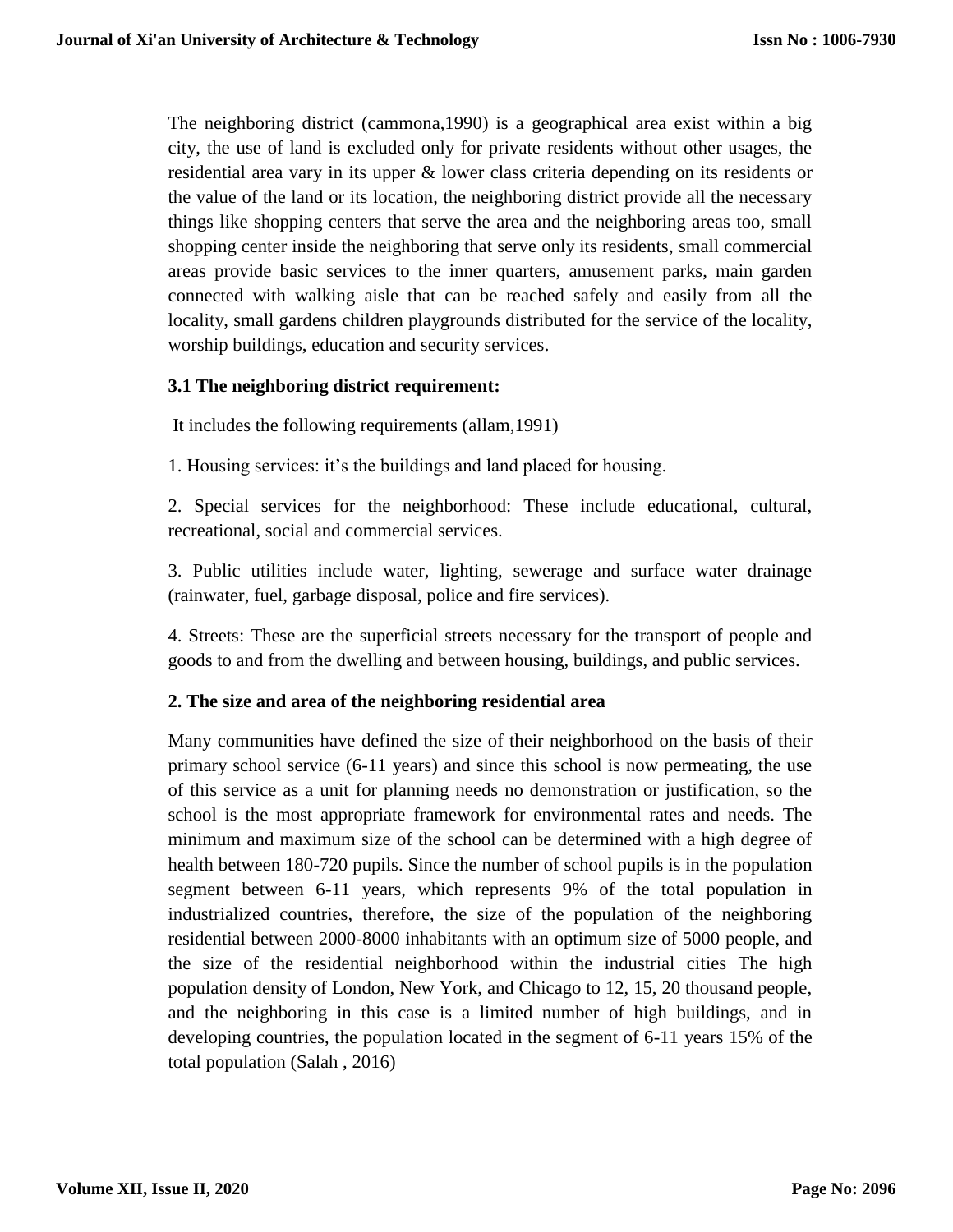As for space, the geographical extension of the neighborhood determines the ease of access to primary school on foot. This may not apply when determining the size of a low-density residential neighborhood, where pupils use cars to go back and forth from the school, and some US studies estimate the distance that can travel The pupil from the farthest dwelling in the neighborhood consists of villas to the school by about 800 meters, and on this basis can determine the adjacent residential areas based on the presence of the school in its center (about 500 acres) This is a very large area if the distance that the pupil runs from the farthest dwelling about 400 meters shall be adjacent residential area, in this case, is about (125 acres).

#### **3. Urban growth and population growth in the residential neighborhood**

It is a process that reflects the increase in population, measured by the number of residents of urban centers, and their different ranks, regardless of their relative value, that the uncontrollable control of increased urban growth may lead to the emergence of problems in the urban environment, through the spread of slums And pressure on infrastructure and superstructure services, such as electricity, sanitation, freshwater, etc. (Dr. Haider Kamuna, 1990, p. 175).

The increasing population growth of cities, whether due to natural increase in birth rates, low mortality rates, or continuous migration from the countryside, or international migration, as a result of this cities have become growing significantly, and in a short period of time, that urban growth can be studied through Different factors such as population, historical, natural, economic, etc.

## **4. Planning bases and standards for public services in the residential neighborhood**

The principles and criteria are divided into public services and recreational uses (Allam, 1991).

#### **4.1. Parks and open spaces recently:**

interest in recreation, the preservation of the natural environment and beautiful scenery has increased, and the quality of the environment in which people live is protected and protected from pollution. Increased mobility with cars and high incomes, and pressure on the limited wealth to provide a beautiful living environment, open space is usually defined as a large unused place building or construction, whether on land, water or air, and there are three functions can open space To be served by:

- To meet the physical, spiritual and psychological needs of man.
- Preservation of the basic resources: air water soil plants wildlife.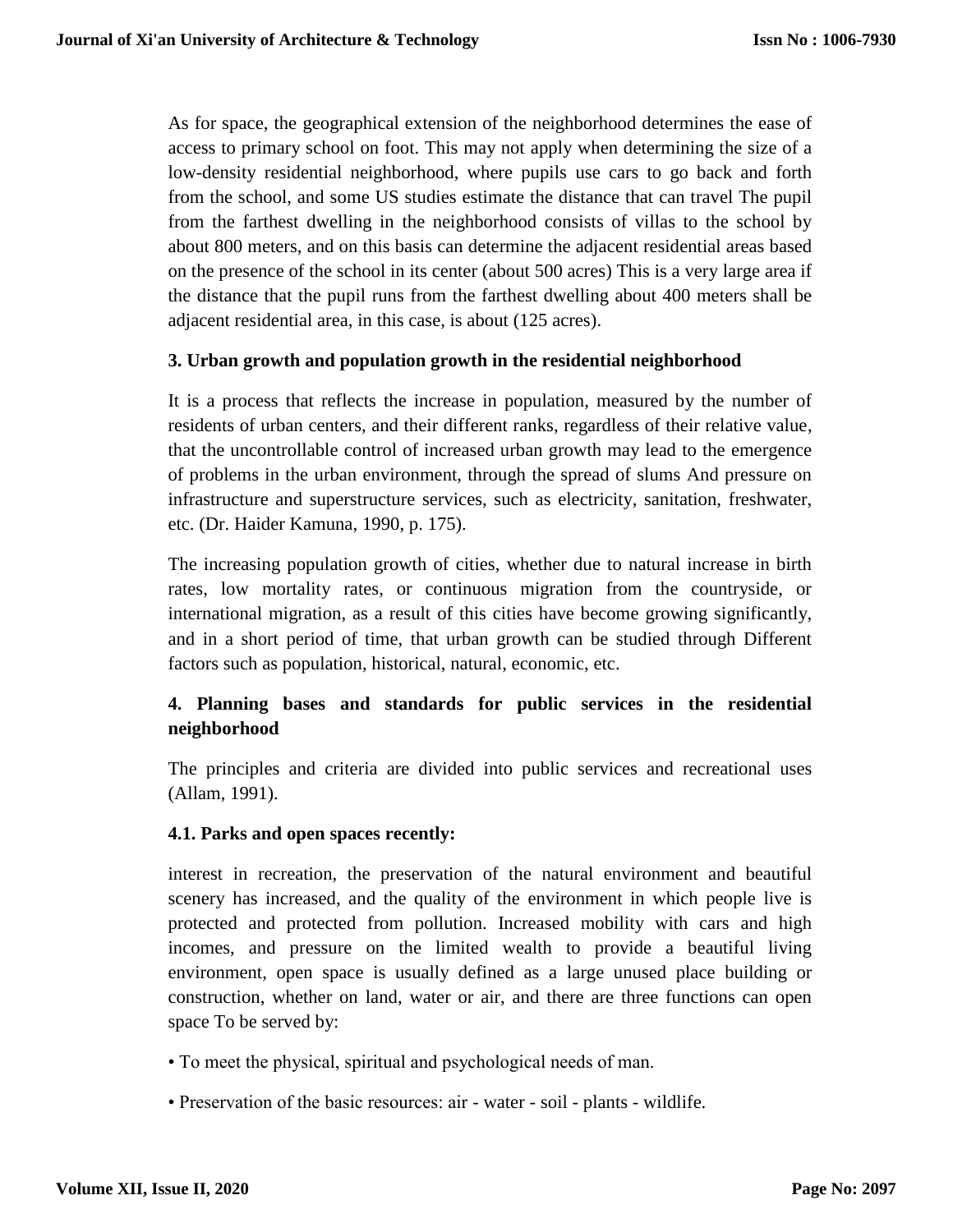• Influencing economic development decisions.

As for meeting human needs, the provision of open spaces should be on a healthy basis for fresh air, sun, physical exercise and relaxation, in order to reduce noise, high levels of toxins and high housing density. The open space plays an important role in grouping the population together in the neighboring residential park or in the space of a group of buildings. The open space can also form a barrier, separating a neighboring neighborhood and another area, and planning open spaces, landscapes and wildlife integrates with all users of the land, and with economic and social considerations and means of transport, and this planning is based on the research on water resources of rivers, lakes and natural plants and manifestations The surface of the land and others, and determine the green areas required for the city as a whole on the basis of planning equations and these equations depend on local conditions, and ranges in many industrialized countries of the world between 5-10 acres / thousand people and that at the level of the city as a whole. This area is divided into residential neighborhoods and the whole city where there is a public park for each neighborhood and a public park for this city, unlike some national and specialized parks. This area does not include green areas around houses and buildings. Public parks in the fields, major public parks, and specialized quality gardens.

## **4.2 Educational Services**

Kindergartens and nursery school are pre-primary and non-compulsory stages. They are not compulsory and play an important role, especially in urban life, where the customs and traditions of society have changed and women went down to work, and it became necessary to have an alternative to care for children in their early years, In addition, these homes reduce the burden on the mother during the day and enable her to carry out other household activities while the children are in school. Therefore, these homes must be provided to all those who wish to join their children from neighboring residents. The age of nursery school children ranges between (2.5-4 years). In many cases, not all parents assign their children to these homes because of their high costs. Therefore, the Dar is not considered to be within the reach of the inhabitants if its expenses are beyond their capacity. The following should be taken into consideration when establishing it: (Allam, 1998, p. 359)

Ease of transportation from the house and children do not cross the main streets while going to the house, and up to 200-400 meters of housing and this role can be distributed to neighboring within the framework of these equations.

- 1. Location in a quiet place away from the noise of roads and factories.
- 2. Provide enough space for the stadiums.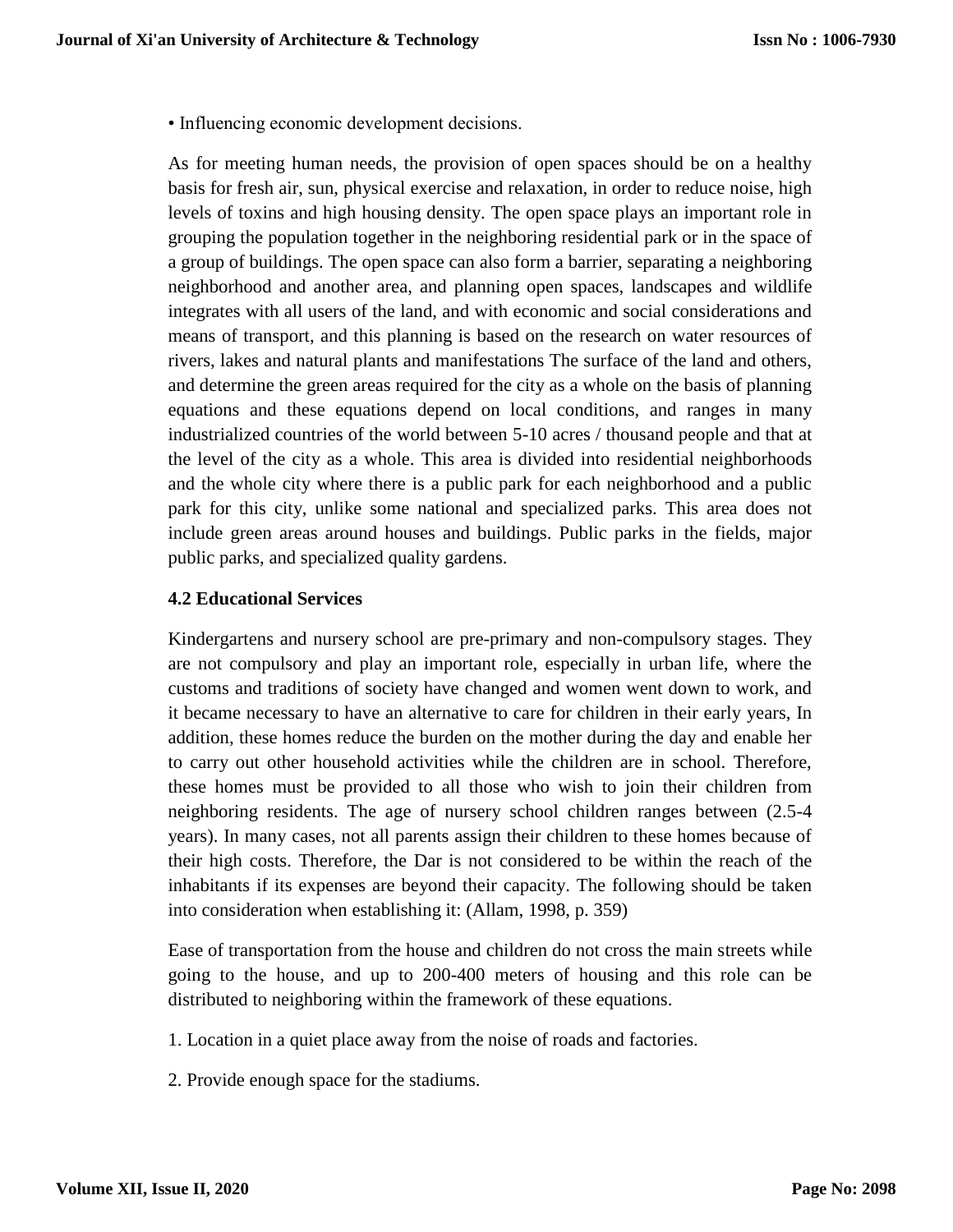- 3. A healthy place with the proper guidance of the building.
- 4. The level of the site and dryness.
- 5. Make sure that the noise of students will not disturb the population next door.

#### **4.3 Elementary schools**:

Primary school system 1-6 in most countries of the world, which is for children aged between 6-11 years and they represent 9% of the total population in many industrialized countries, and this percentage in some developing countries 15%, but it is taking in Decreasing with the progress of education and the high level of civilization of these countries. (Ahmad and Mo'mal, 1990, p. 114)

The elementary school includes the following elements:

- 1. Classes ranging from 6 to 25 chapters.
- 2. Hobbies classes: drawing, music, works, acting ... etc.
- 3. A wide hall for meetings and other purposes.
- 4. A large amphitheater for meetings, lectures and a theater at the same time.
- 5. Administration Building: Director, Deputy Director, Secretary and Teachers.
- 6. Stores.
- 7. Rooms for the doctor and the social supervisor and receive visitors.
- 8. A large courtyard about 400 square meters.
- 9. Parking place.

The location of the school must be in a quiet place away from noise, and in a place where the student does not need to cross the main streets to avoid accidents, preferably the location of the school in the middle of the residential neighborhood and next to the public park and nearby playground so as to integrate these services together, and for the area of the site The area of the elementary school is calculated on the basis of the areas allocated for buildings and recoil from the streets, green and courtyards, parking space and entertainment space outside the city. It is preferable to connect the school to the neighboring park as well as the nearby playground so that it can be used by the students of the school and provide additional space for these purposes. (Allam, 1983, p. 427)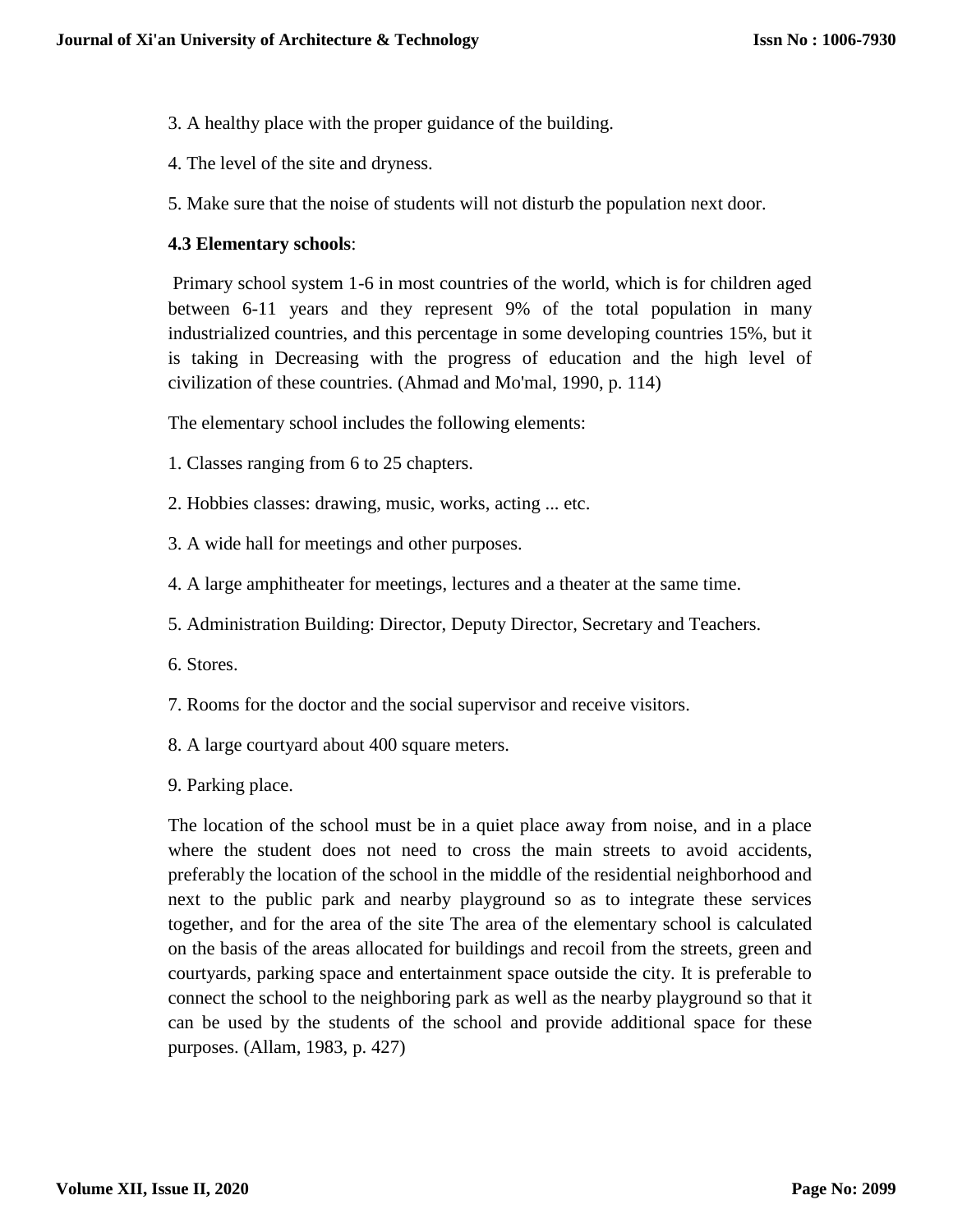The area required for the primary school ranges from 1.15 acres for a neighboring residential population of 200 people and 3 acres for a neighboring population of 7500 people and does not enter this area allocated for playgrounds or public park, and in the case of not connecting the school with the neighboring residential playground is added an area of 10 square meters School buildings are estimated to be 8 square meters per pupil and the building has one floor. In many countries, this trend is favored, but the building can be two or three floors at most and of course, the area covered by the building will be reduced.

Third: Preparatory and secondary school: for the middle school system 7-9 and secondary school system 10-12, they can be provided at the level of a number of residential neighborhoods (Allam, 1983, p. 432) because they need a large number of pupils can not be provided in the neighboring neighborhood, and of course This does not apply to neighborhoods located within major cities where the population of neighboring 15 to 20,000 people.

## **4.4. Health services**

The effect of health and its importance in any area of life is not hidden. A healthy worker is more productive than a sick worker until it is said that a healthy mind is in a healthy body. The value of society is measured to the extent that an individual has the health to work and is able to protect his or her right and the community in which he or she lives. So an ill worker can not contribute to product production and be a material loss to his homeland, so improving the health of individuals is a process of social development that needs comprehensive planning, and includes medical institutions responsible for improving the health of the citizen various types of ambulance to major specialized hospitals, These include ambulances, maternity, and child care centers, maternity and health units, outpatient clinics, local, central and specialized hospitals, pharmacies and other health institutions (Massad, 2004, p. 21). The state's progress in health is measured by the number of these institutions and their staff for the state. For example, the number of people served by a doctor in the developing country ranges from 20-60 thousand people in the industrialized countries between 400-800 people per doctor, and the number of individuals who Served by bed in hospitals in developing countries between 300-500 people per bed, compared to 80- 120 people in industrialized countries, As for the locations of these health institutions, the locations of different levels and quality of hospitals are selected in quiet places away from sources of air and noise pollution surrounded by gardens and green spaces. Space requirements are estimated by unit design. The gardens and green areas, while the requirements of the space are estimated according to the design of the unit.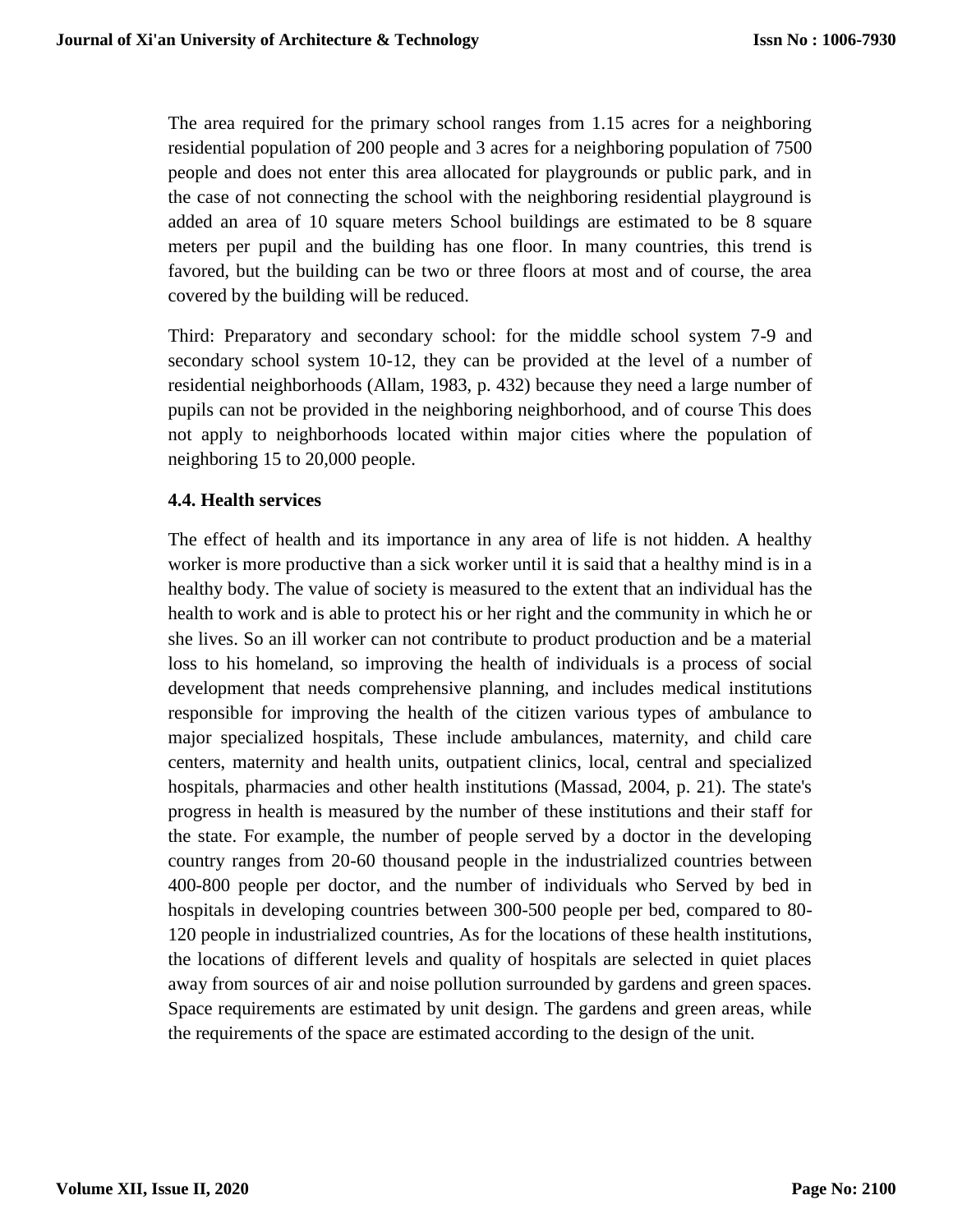# **4.5. Health services at the neighborhood level**

Include a number of units ranging in size and size depending on the size, quality, and location of the city center and include such services (Jurf, 2007):

Ambulance House: It represents one of the basic services of the community and is the first aid and does not have operating rooms and a small area of two large rooms or more.

2. Maternity and Childbirth Center: Mothers and children take care of them healthily and also guide mothers to the best ways to care for their children.

3. An internal clinic: which serves some of the adjacent, and some at the level of the school, and its area is calculated on the basis of the elements that make up such as general practitioner rooms, dentist, nurses, and pharmacy and detection rooms.

4. Other services: such as laboratory analysis or radiology or nursing may combine such health services that serve the neighboring in one place, in this case, have an independent building and a garden surrounding it.

## **4.6. Health Services at the neighborhood or city level include:**

1. Local Hospital: It is an outpatient clinic and an internal clinic for urgent and emergency cases.

2. Central Hospital: Within the framework of the hierarchy of medical service units, the local hospital is that it has an outpatient clinic and an in-house clinic, but larger in size and more in its specialties than the local hospital, where it is equipped with operating rooms, surgery, radiology and laboratory analysis more comprehensive in the specialties of the hospital The local hospital has rooms and wards for the accommodation of patients, with beds ranging from 100 to 200 beds. These hospitals are located on a larger set of residential districts and maybe the central hospital in a small city, the capital of an administrative center (Mashaqi, 2008).

3. General Hospital: falls within the scope of the hierarchy of medical services, similar to the Central Hospital in its role but larger and more in its specialties, and often such hospitals in large cities such as capitals of the provinces, and the number of beds between 300-500 beds, has Up to 2000 beds in some cases.

4. Specialized hospitals are one of the types of health services and such hospitals exist at the level of the major city or at the level of the state as a whole. When choosing sites for infectious diseases, hospitals should be far from residential areas (Allam, 1998).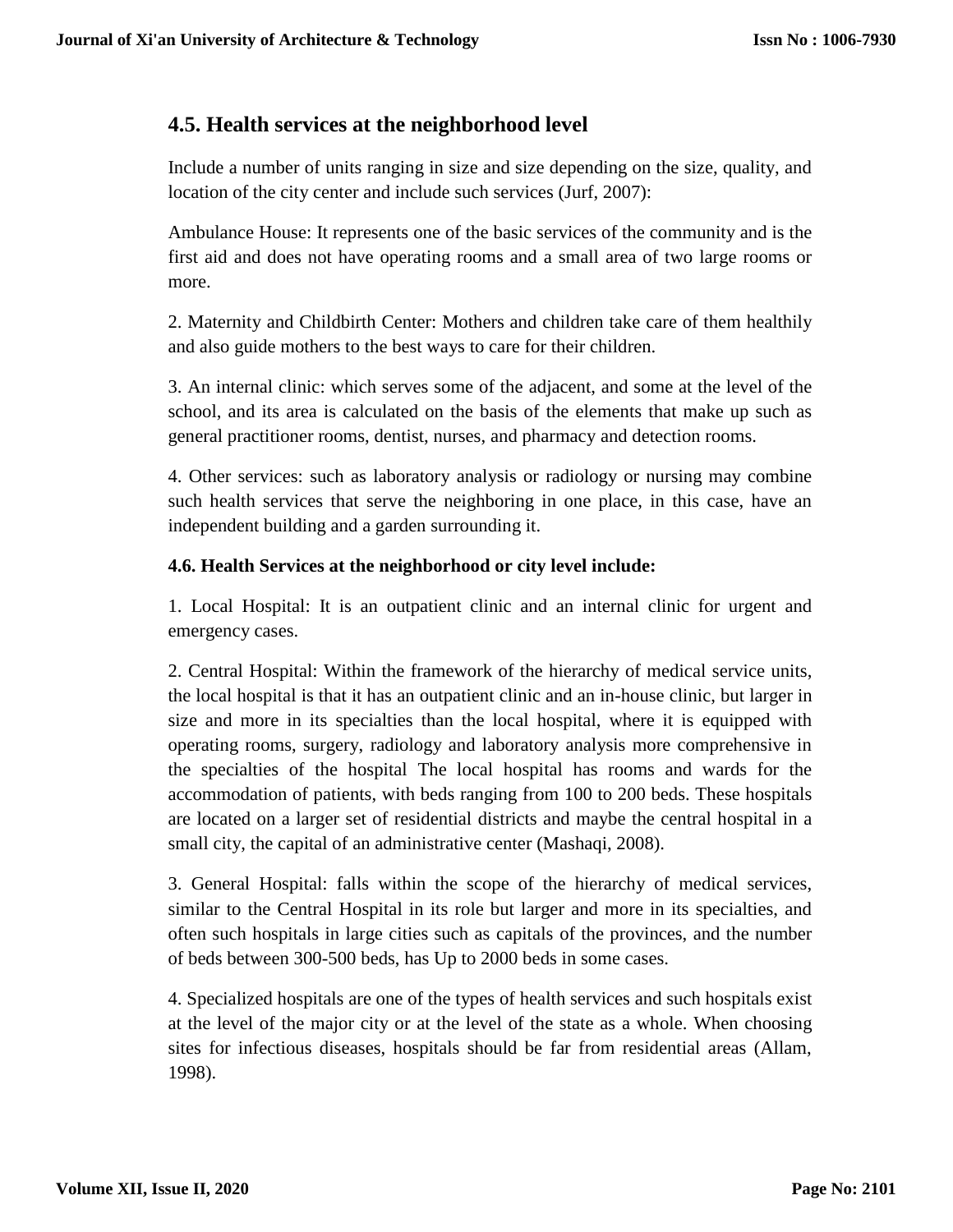#### **4.7. Social Services**

The Social Center of the Ministry of Social Affairs includes the public services supervised by the Ministry. These services are several institutions, including social clubs, associations, unions, productive families, maternity and child care, social rehabilitation for the disabled, handicrafts and the environment that is based on local environment services, etc. Some of these activities take place at the level of neighboring neighborhoods, some at the level of a group of neighboring neighborhood Residential quarter and others at the city level, and some may be at the state level as a whole, the activity takes place in the city but covers the service of the whole state, It is noted that some of these services follow at the same time others such as maternal and child care within the health services (Mashaqi, 2008).

A social center (social unit) is established at the neighborhood level to strengthen the social links between the residents of the neighborhood in a way that serves the individual, family, and society as a whole. Other activities such as productive family projects, maternal and child welfare and environmental industries are practiced at the center, the location of the Social Center varies from one neighborhood to another. It may be enough to place the center with the elementary school and participate with it to benefit from the school buildings such as the meeting hall, theater, and toilets, or participate with another public building, or establish an independent building, and at the level of a group Neighborhood (residential neighborhood), there is a larger social center in its area and wider in its services from the neighboring center extends its activities to include larger activities covering sports, cultural and social activities and youth clubs and science.

## **4.8. Religious services / mosques and churches**

Mosques and churches are religious places for the religious rites of Muslims and Christians, and these temples are one of the hallmarks of the neighboring neighborhood and a group of neighborhoods and the whole city. Islamic library and halls for holding seminars and religious seminars, rooms for citizens and workers of the mosque and a special section for women and stores and toilets, and the chapel is held at the level of the small mosque at the neighboring level, and the Grand Mosque at the level of a group of neighborhoods (residential neighborhood) The mosque at the level of the whole city, and can be said about the church all that was said about the mosque, and for the location of the church in foreign countries have a special status for the neighborhoods established Finally, in the United States, the population prefers that the church be on the corner of the neighborhood and not in the center, unlike many neighborhoods in some European cities, and the Americans justify this situation, Some church visitors come from outside the neighborhood, and in some cases, the church plans to be surrounded by four sides of streets and space for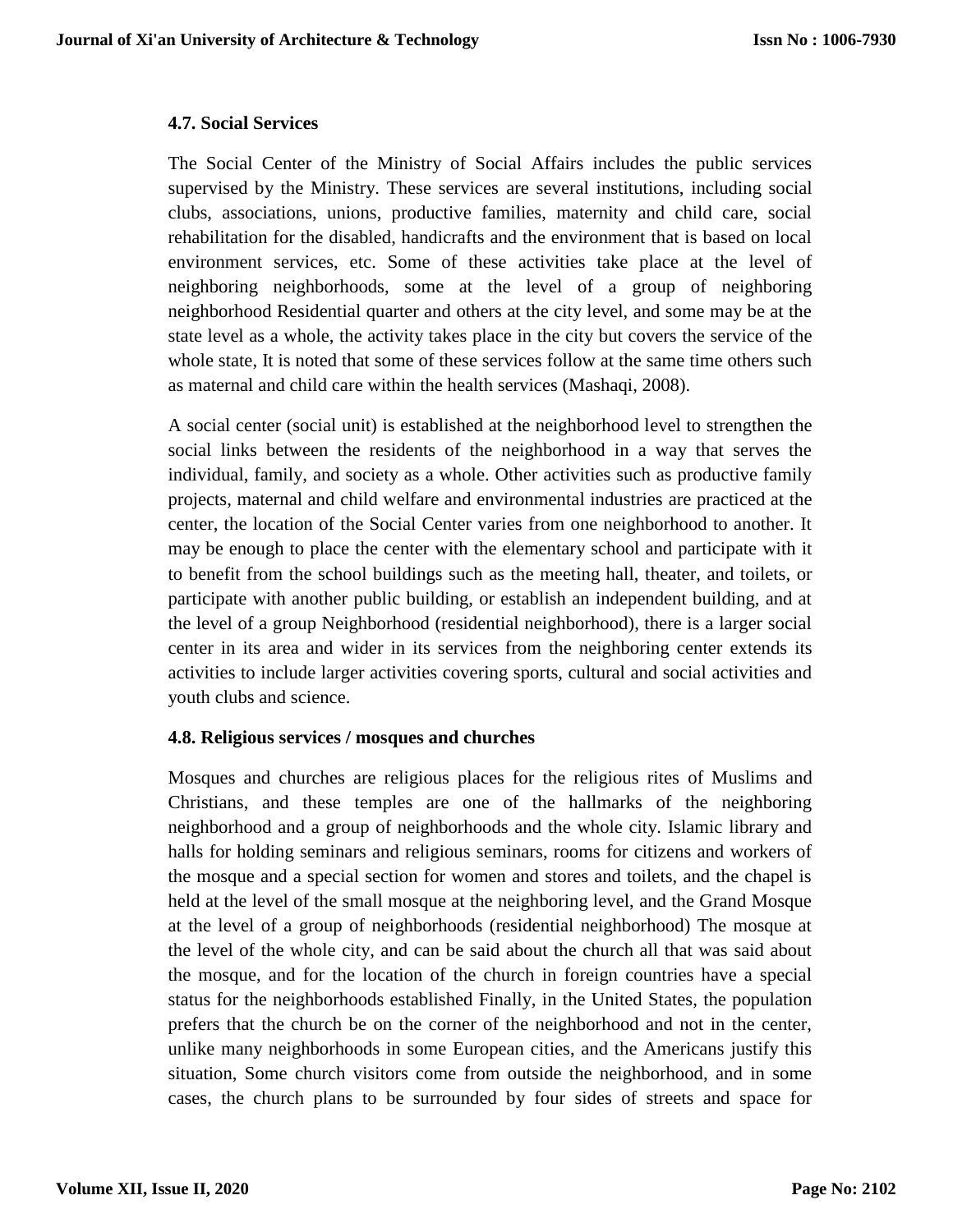parking, and for the mosque is allocated about one square per person, and the size of the mosque on average between 500-1000 worshipers (jorof, 2007 , The rates of religious services are acceptable and sometimes high in some areas, due to the contribution of individuals and NGOs in the construction of mosques.

## **4.9. Public Utilities**

Public utility networks should be taken into account when planning land use, in order to identify problems that are difficult to solve and determine the additional costs of these facilities; Such problems are caused by severe terrain, soil quality, and geology. The planning of these networks is a purely technical process by specialized engineers. Facilities include water, sewerage, surface water drainage, gas, electricity, telephones, and garbage.

## **5. Bases of localization of public services in the locality**

Localization of services in different urban communities is carried out according to different criteria and based on a set of principles (Al-Dulaimi, 2007):

1. Adequacy of services in quantity and quality.

2. Efficiency and effectiveness of services.

3. Equitable distribution of services according to the number of population and density.

4. Continuity in the localization of services and in the development of standards on which the process of localization of services.

5. Continuous evaluation of the efficiency, effectiveness, and adequacy of available services.

6. Meet the needs of individuals now and in the future, that is, the localization of services in accordance with long-term strategies.

## **6. Relationship between Urban Communities and Public Services**

The relationship between the type and quantity of public services and the number of inhabitants is straightforward. The larger the population in the community, the greater the number of services provided, as well as the possibility of improving their quality. For example, services in large cities differ in quantity and quality from those in towns, villages or small communities, in his theory known as the central place theory, Christler noted that the services provided to the population in a country or region differ in their levels, that is, there is a hierarchy of these services, ranging from the lowest level found in all urban communities, whether it be cities, municipalities,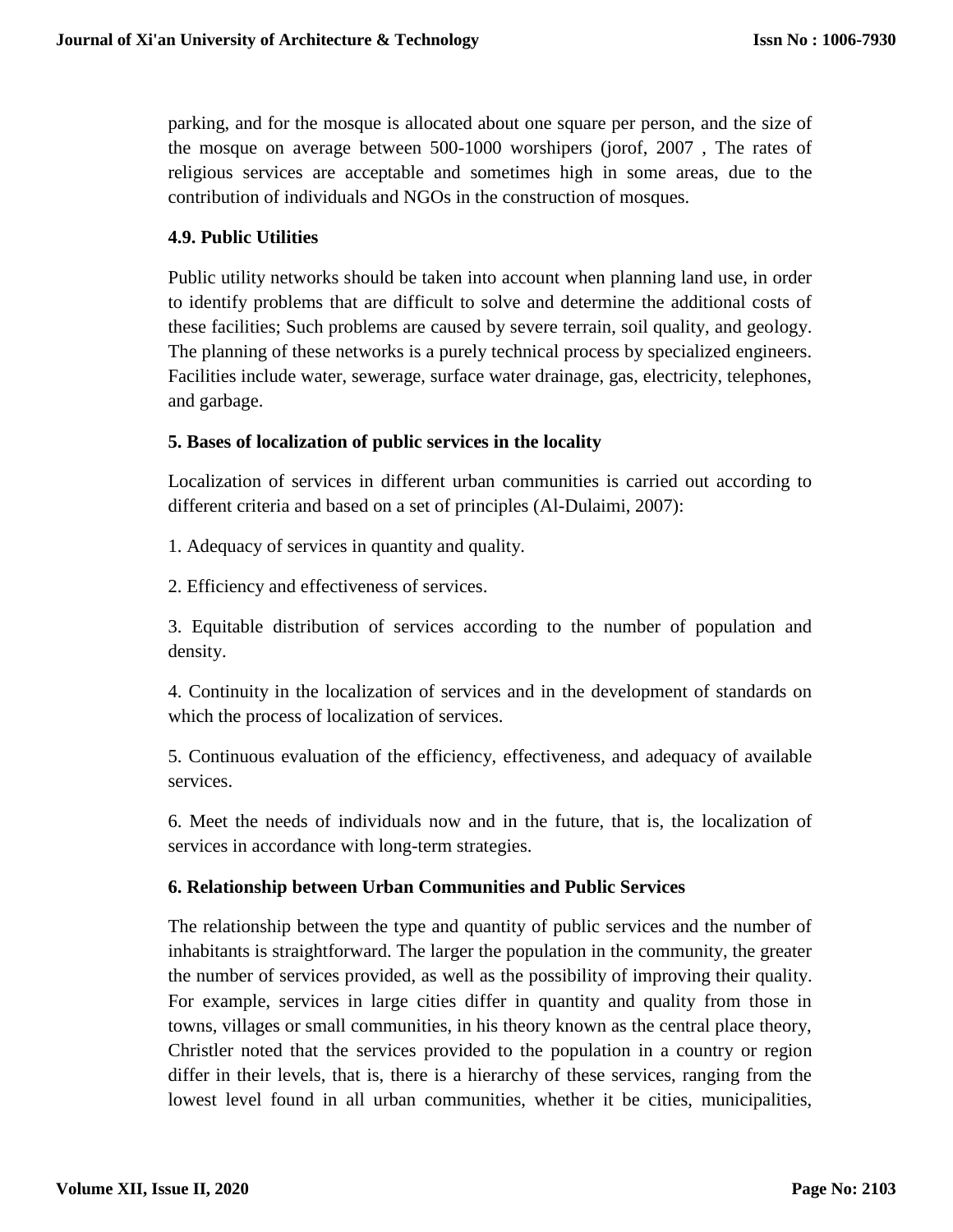villages or shops, a high level of services exists only in major and major cities, and the reason for this hierarchy is the nature of the relationship between the population and the level of services provided, Christler found that there is a direct correlation between the population and the level of services provided in any urban community, ie, the larger the population in the community, the higher the level of services



provided, and vice versa. (Ghneim, 2012, pp. 34--35)

ource / Researchers in cooperation with Baghdad Municipality / Design Department, (Map 2, Streets around Mahal 821)

#### **7.1. The reality of public services in the area of Saidiya / locality 821**

## **7.1.1. Educational Services**

Through the reality of the field study and the questionnaire form, it was found that there are 8 schools. These schools are represented by the following (map 3, educational institutions in locality 821):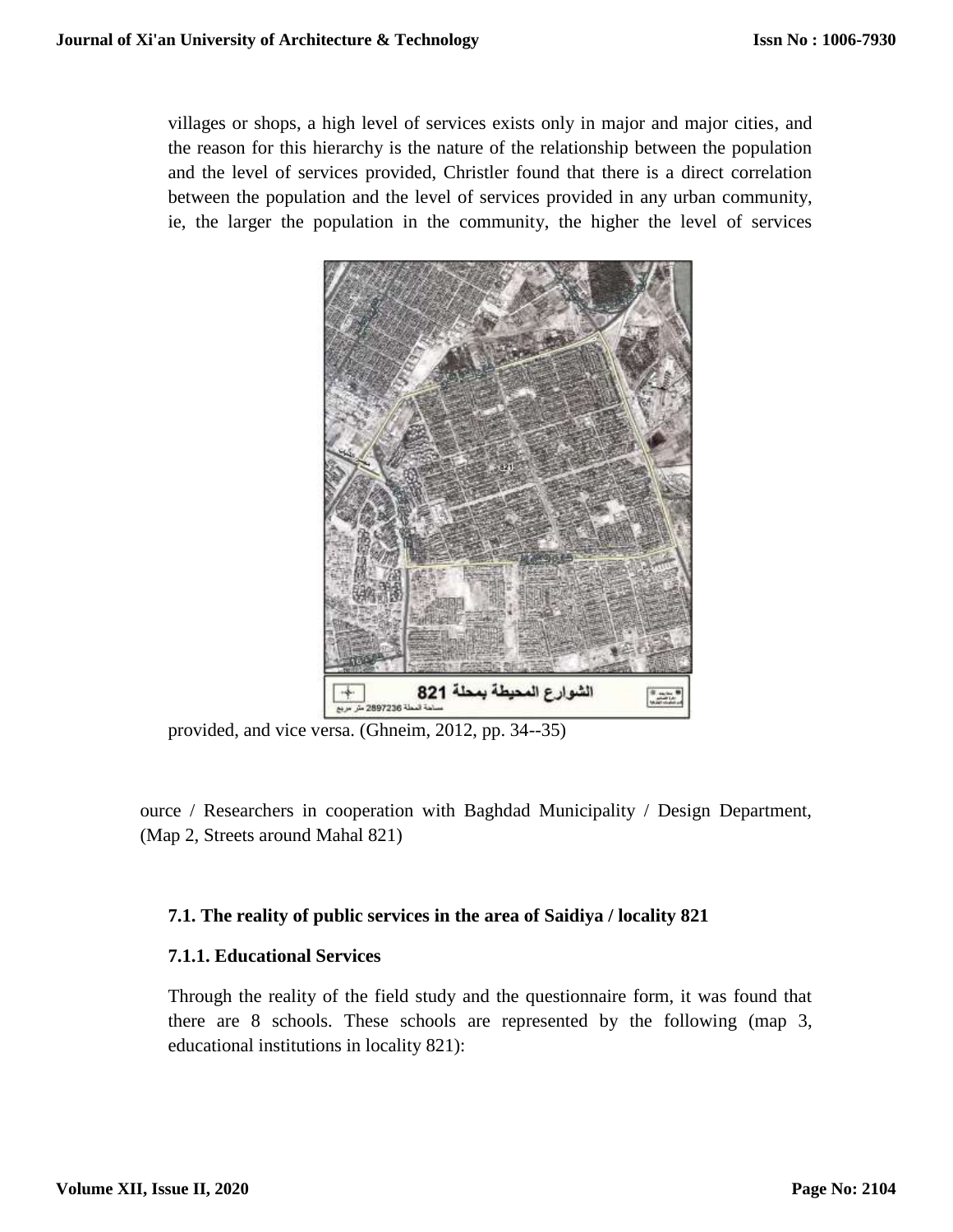Bilad Al-Arab Elementary School for Boys and Umm Qasr Elementary School for Girls, established in 1974, is one building for both schools, where the regular attendance of students is morning and evening between the two schools. The morning hours are from 9 am to 12 pm, and the evening hours are from 12.30 pm to 4 pm and start from the first grade to the sixth grade. The number of students is about 635 students, and each classroom has three rooms to two classrooms, each classroom ranges between 30-35 pupils, and the school is divided into the principal room and an area of about meters  $(4 * 3$  meters), and the room of the assistant director  $(4 * 3)$ meters) a private room for teachers  $(4 * 4$  meters), and classrooms each room  $(5 * 4)$ meters), and the school is also organized into a room as a book store, a computer lab, a science lab, an office, a hall for various activities or meetings with teachers, and a study room. For people with special needs area (4 \* 3 meters), bathrooms, as well as the front square and area (400 meters), Square background as a playground for pupils and an area (600 meters), as well as small green spaces.

Iskandarouna Elementary School for Boys and El Ibthaj Elementary School for Girls, established in 1968, is a single building for both schools, where students attend morning and evening between the two schools, morning hours are from 9 am to 12 pm, and evening hours are from 12.30 pm to 4 pm From the first grade to the sixth grade, The number of students is about 800 students, and each classroom has four rooms to three classrooms, each classroom ranges between 30-33 pupils, the components of the school as it is in the first school is organized, the principal's room and the area of meters (4 \* 4 meters), And the room of the manager's support area (4 \* 4 meters), A private room for teachers (4 \* 4 meters), and classrooms some classrooms  $(5 * 4$  meters) and others  $(4 * 4$  meters), and the school also organized into a room as a book store, computer lab, science lab, office, hall for various activities Or meetings management teachers, a special study room for people with special needs area (4 \* 3 meters), a studio, bathrooms, and the school is organized into three yards front yard area of 500 meters, and a back yard area of 800 meters, and there is a middle yard with green areas estimated at about 200 meters.

Al-Watan Mixed Elementary School was established in 1988. It starts from the first grade to the sixth grade, The number of students is about 792 students, and each class has four to three classrooms Each classroom ranges from 30-32 pupils, the components of the school, the principal's room, and the area ranges in meters (4 \* 3m), the principal's assistant room (4 \* 3m), the private room for teachers (4 \* 4m), and the classrooms ( The school also organizes into a room as a book store, a computer lab, Science lab, office, hall to practice various activities or meetings management teachers, a studio, bathrooms, and the school is organized into a large front yard area of 200 meters, and Al-Watan primary school is distinctive with an estimated area of about 50 meters allocated as a green area inside the school, the back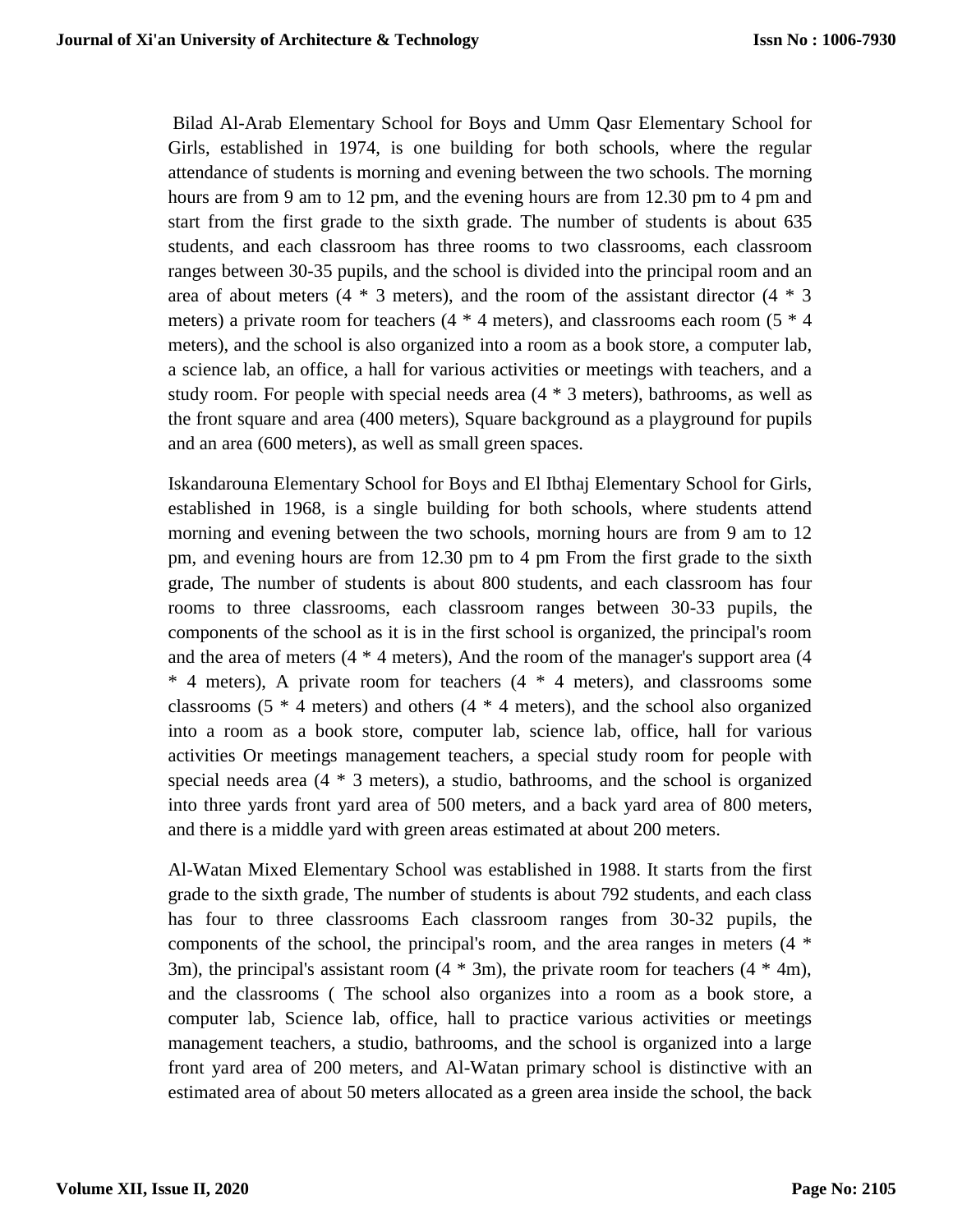yard is a yard Large area of about 600 meters, and an area of 100 meters divided as a football field for students.

Asmaa Secondary School for Girls and Al Khansaa Elementary School for Girls, the secondary school consists of students from the first intermediate to sixth-grade preparatory school, while the primary school Al Khansaa for girls, starting from the first grade to the sixth-grade primary, components of the school, the school consists of two floors, the school has 18 classrooms The average classroom area is in meters (4 \* 3 meters), and each classroom consists of about (25-30) students, the principal's room (16m2), the principal's assistant room (16m2), and the teachers' room  $(4 * 4m)$ . And the educational counselor room and an area of (16 m2), and the school also organize m A schoolyard, a library, a sports room, a studio, a laboratory for biology and chemistry, baths, and a large yard estimated at about 1000 meters, with green areas.

Future Preparatory School for Girls and Intermediate School for Girls, founded in 1974, the middle school starts from the first intermediate to the third intermediate, while the future preparatory school for girls starts stages of the fourth year to the sixth preparatory, school components, the school consists of two floors, the school includes 19 classrooms The average classroom area is in meters (4 \* 3 meters), and each classroom consists of (28-32) students, the principal's room (20m2), the principal's assistant room (16m2), and the female teachers' room  $(5 * 5m)$ . The educational counseling room (16m2). The school also has a book store A school, a library, a sports room, a studio, a laboratory for biology and chemistry, baths. The school has an 800-square-meter yard with a 200-square-meter backyard.

Preparatory 1 June for boys and medium Uqba bin Nafia for boys, medium Uqba bin Nafia starts from the first intermediate to the third intermediate, while the junior high 1 June stages of study start from the fourth year to the sixth preparatory, school components, the school consists of two floors, the school has 15 classrooms with an average classroom area is (4 \* 4 meters), each classroom is about (37-40) students, the room of the principal is (16m2), the room of the assistant principal (16m2), and the schoolroom (4 \* 4m) and the counselor room. The school also has a store for textbooks, a library, and a room Sports, a laboratory for biology and chemistry, bathrooms, there is a room as a supplement to the school guard, and the school organizes an 800-square yard punctuated by scattered trees and small green spaces.Al-Idrissi School for Boys and Amr Ibn Al-Aas Primary School for Boys, Al-Idrissi School for Boys starts from the First Intermediate to the Third Intermediate School. 16 classrooms The average classroom area is in meters  $(4 * 3$  meters), each classroom is about (40) students, the room of the principal is (16m2), the room of the assistant principal (16m2), and the school room of teachers  $(4 * 4m)$ , The educational counselor room (16m2) Store school books, library, sports room, and a laboratory for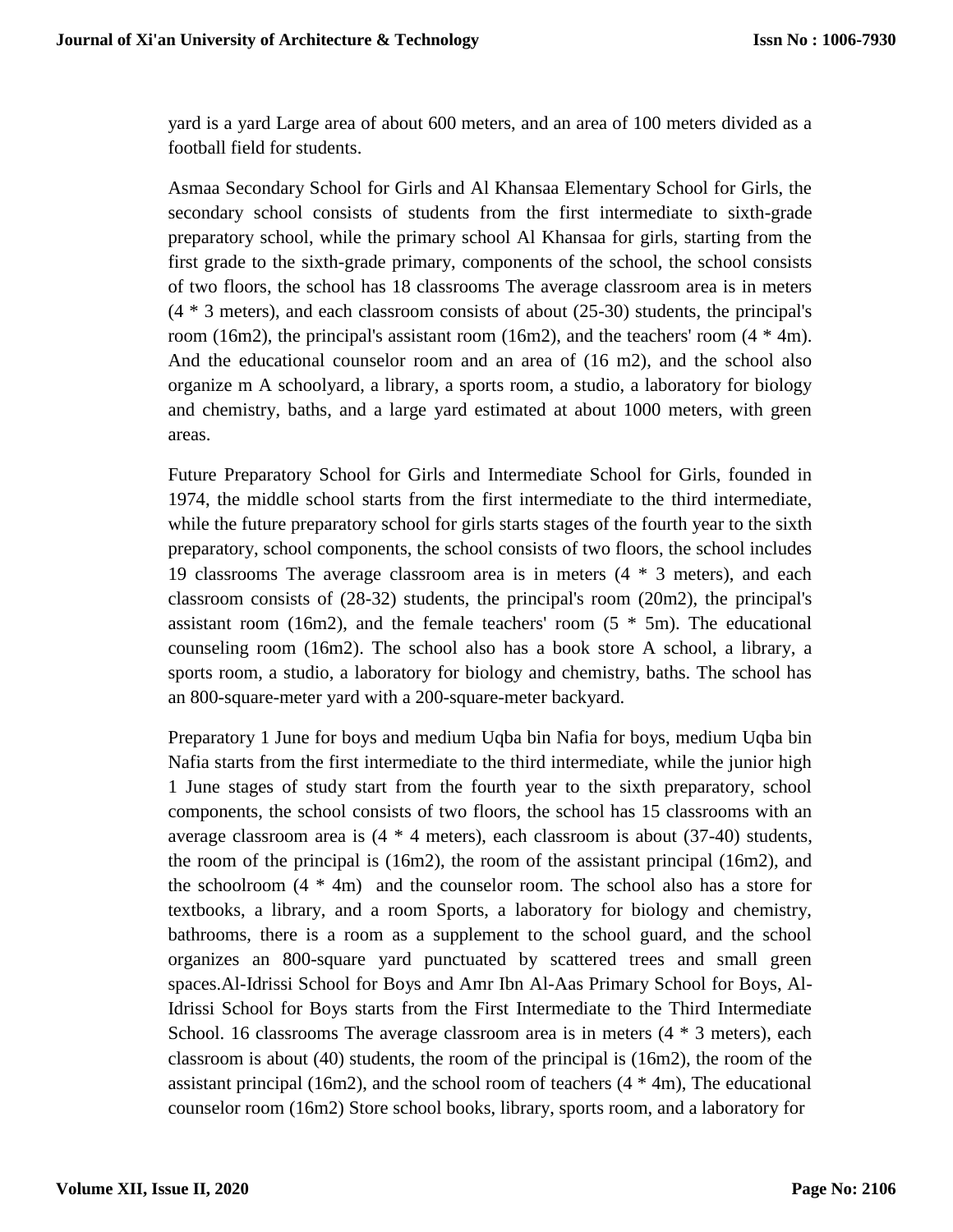biology, bathrooms, and there is a room supplement to guard the school, and the bench of the school yard area of 600 meters containing trees in different parts of them.



Source / Researchers in cooperation with the Municipality of Baghdad / Department of Designs, (Map No. 3, educational institutions in locality 821)

Al-Sayyidiya Vocational School (Industrial), was established in 1978, and starts studying after obtaining the intermediate certificate, and included the following sections: Electrical Department, Automotive Department, Mechanical Department, Electron Department, Welding, and Metal Forming Department, Engineering Drawing Department, Carpentry Department, Department Air conditioning, school components, 12 classrooms The average classroom area is in meters  $(4 * 3$  meters), each classroom includes about (15-20) students, the principal's room (16 m2), the assistant director room (16 m2), and the teachers' room The school area  $(4 * 4)$ meters), and the room of the educational counselor and an area (16 m 2), and the school also includes a store for books A room, a library, a sports room, a room (6 \* 5 meters) for industrial education equipment for practicing industry students, bathrooms, a room for the school guard, a schoolyard 750 meters, and a green garden of 50 meters.

This kindergarten is located at the western borders of Mahalla 821.It is the only kindergarten belonging to the government. Kindergarten includes children from ages (2-5) years, a small area does not reach (300 m 2), and includes (3) rooms for children sitting area of each (16 m 2), and there are not enough yards for children's games.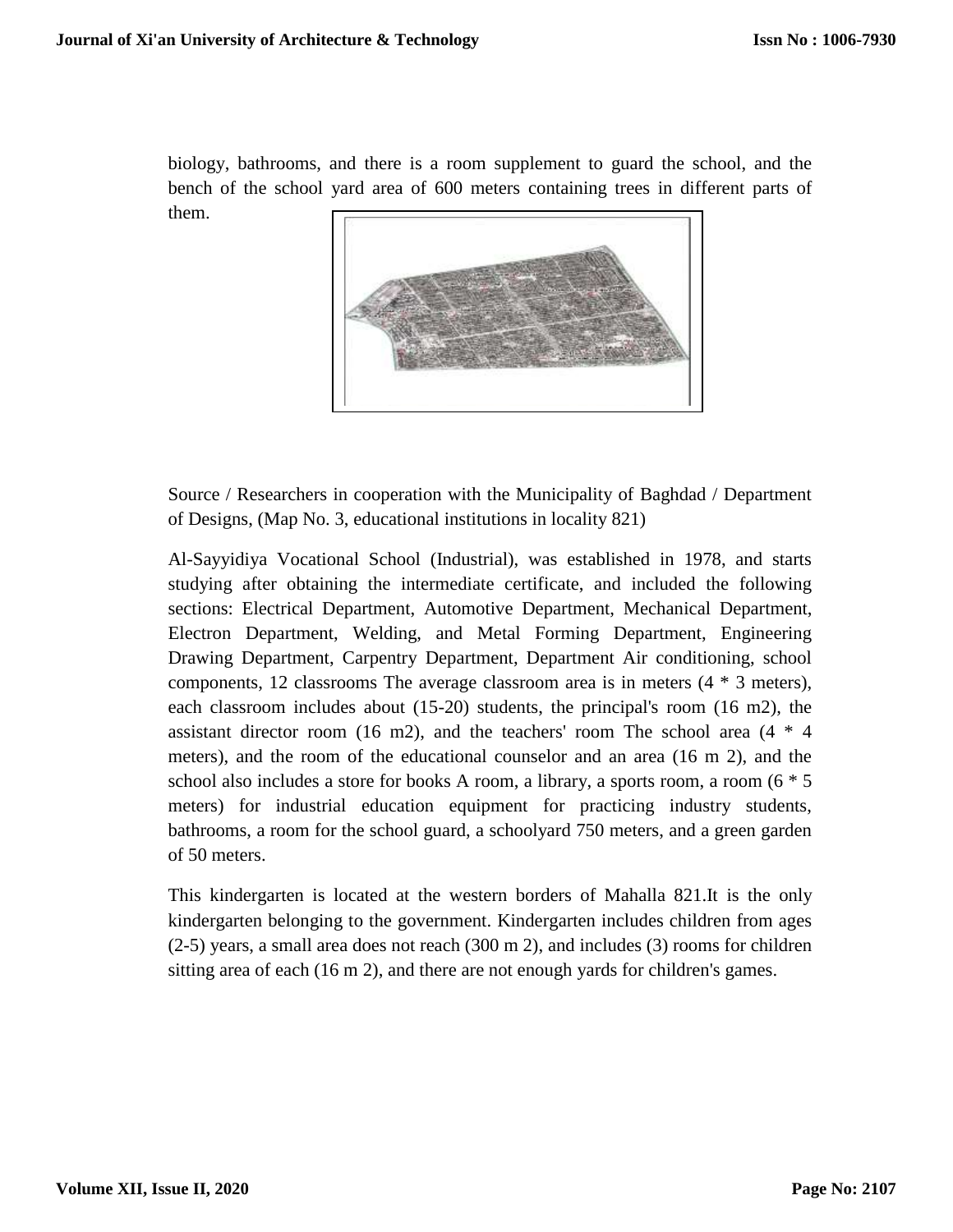## **7.1.2. Health Services**

The locality 821 does not have a public health clinic (health center) or popular clinic, but one health center is located in the locality (825) adjacent to the locality (821) in the Saydiyah area and away from the study area by (777 meters), authorized the only health center clinic available In the area of Saydiya, four adjacent shops serve Mahalla (821), Mahalla (823), Mahalla (825), and Mahalla (827), as well as areas near the Saydiya area. The area of the health center clinic or clinic is (2326 m 2), which is one floor The clinic includes: general medicine, specialty clinic, dental clinic, nurse or dressing clinic, medical committee room, laboratory room, pharmacy room, bathroom unit, unit Ambulance, the area of each unit is between  $(2.5 * 3)$ meters) and (3 \* 3 meters), and the pharmacy area of (16 m 2), see (Map No. 4, health center in the locality of 825) adjacent to the study area 821 in the area of Saidiya.

## **7.1.3. Commercial Services**

There is no commercial and specialized center in the locality of 821, but there are different districts around the locality, which serve the daily necessities of the population (see map 5, commercial services in locality 821 / in annex).

## **7.1.4. Recreational Services**

In the locality of 821 there are no recreational services such as public parks, but the entire area of Saidia lacks public parks, and there are no spaces and open spaces, and we see children playing in the streets, as is known in the neighborhoods in the world we find green gardens and green open squares, We almost do not see such squares in our neighborhoods, as well as for sports stadiums unfortunately we do not find them in the locality 821 in the area of Saidiya.

Source / Researchers in cooperation with the Municipality of Baghdad / Department of Designs, (Map No. 4, health center in locality 825

#### **7.1.5. Social Services**

There is no social center within the locality of 821 in the area of Saydiyah, despite the need of the locality of social services, which help to strengthen social relations and service of individuals, but this service is lacking in the locality.

## **7.1.6. Religious Services:**

At the level of the locality of 821 there are 7 mosques, which meets the need of the population to worship God Almighty, (Map No. 6, religious institutions in locality 821).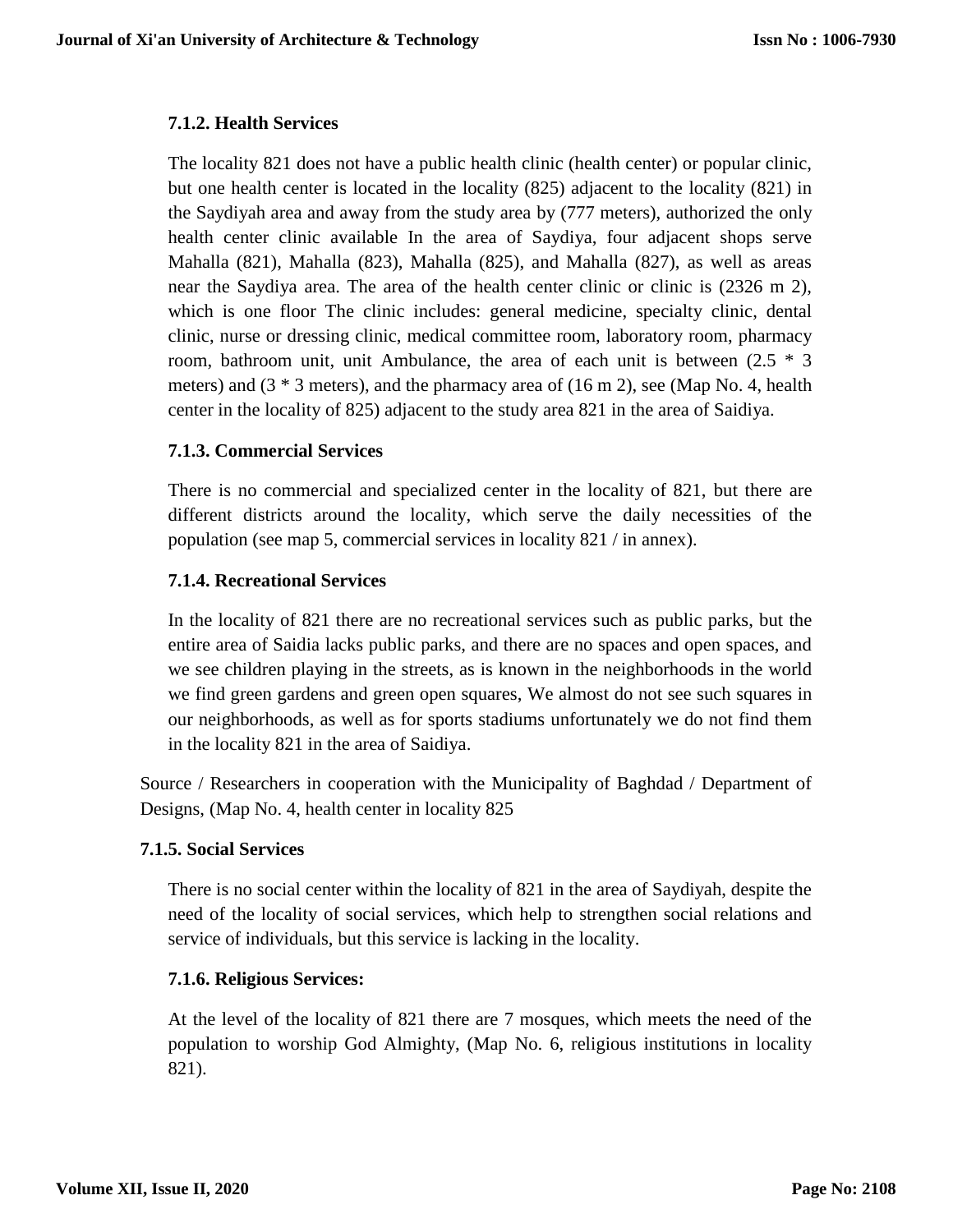Source / Researchers in cooperation with the Municipality of Baghdad / Department of Designs, (Map No. 6, religious institutions in locality 821)

## **7.1.7. Public Utilities**

Electricity, water, sewage, waste, for the electricity network in the locality of 821 is provided by the Ministry of Electricity and covers all the residential locality, lighting the streets at night, and for the water, the locality 821 equipped with water service since The network is maintained by the Municipality of Baghdad, Baghdad Water Department, Operation and Maintenance Department, at long intervals, or when a complaint from the Mahalla residents is submitted to the competent authority for the maintenance of the network. Since the establishment of Mahalla in the 1960s it has operated normally, a As for the waste, the municipality of Rasheed, which is affiliated to the Municipality of Baghdad, raises it according to a schedule every two or three days by roaming a vehicle dedicated to waste on the housing units and lifting the waste.

## **7.2 The most important problems of public services in the area of Saidiya / locality 821**

Through the reality of public services in the locality of 821 in the area of Saydiyah, after the classification and unloading the questionnaire distributed to the residents of the locality, and through field visits and interviews with the locals, data, information, maps and designs in cooperation with the Municipality of Baghdad and the municipality of Rasheed show the following:

#### **7.2.1 Educational Services**

60% of the population of Mahalla 821 considers that the number of schools is sufficient for the number of residents inside the Mahalla. Though 39% of the residents of Mahalla are dissatisfied with the existing number, we find that there is a shortage in the number of private preparatory schools for boys. Where on reality there is one preparatory school for boys serve Mahalla and three adjacent shops, causing overcrowding by the number of students in it significantly. As for kindergartens, the rate of dissatisfaction of the population reaches 95%, the district contains one kindergarten belonging to the public sector and does not meet the requirements of planning standards for educational buildings, In terms of location for the neighborhood, and for the type of Street overlooking it, total area, built-up area, number of seasons, area, stadiums, squares, and others.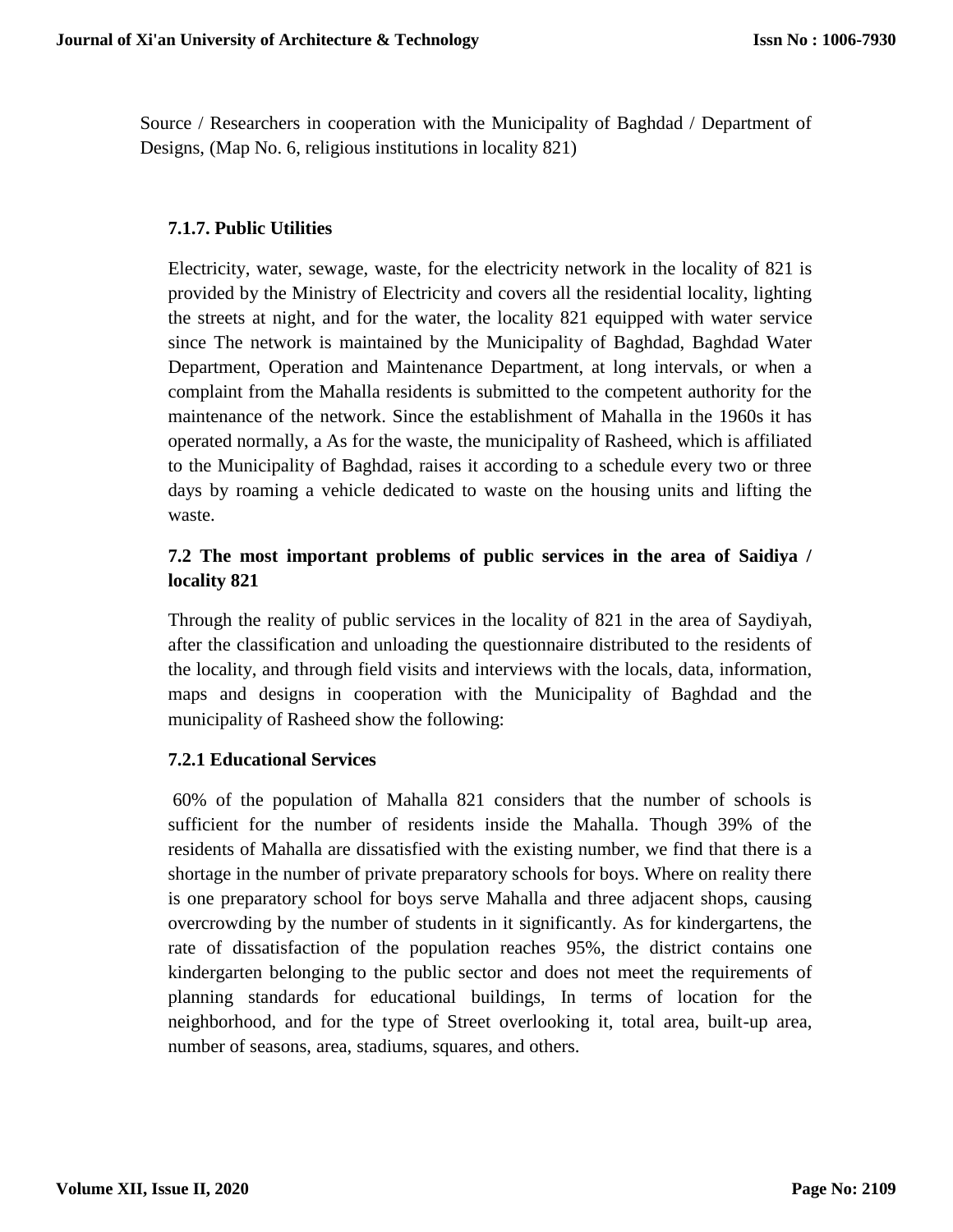## **7.2.2 Health Services**

80% of the residents of Mahalla 821 are dissatisfied with the health service provided to them through the health center, which is located outside the borders of Mahalla in the neighborhood 825 and away from it (777 meters). Inadequate and efficient service available, which leads to a large part of the population of Mahalla go to expensive outpatient private clinics.

## **7.2.3 Recreational Services**

The rate of 95% of the population of Mahalla confirms their dissatisfaction with the absence of any public parks where it shows the lack of Mahalla public parks and also for squares and open spaces inside the camp and sports stadiums where there are no sports courts at the level of the locality where it is noticed that children and boys play on the streets causing a great danger to their lives.

## **7.2.4 Social Services**

100% of the population is dissatisfied with the lack of services in Mahalla, despite the need for cultural and social centers and libraries.

## **7.2.5 General Services**

95% of the inhabitants of Mahalla 821 in the Saydiya area are dissatisfied with the infrastructure services, especially water, electricity, and sewage, as Mahalla suffers from the lack of water to reach it, and in many cases due to lack of water access to residential units. In turn, the owners of the housing units have to adopt the existence of ground tanks and on the roofs of houses, which are dictated by using an electric pump. It is noticeable in most of the surfaces of housing units in locality 821 that there are two to four tanks and sometimes up to five tanks in each house to feed the housing unit with their water requirements. As for the sewer, either The area suffers from the problem of sewage due to the main reason for the increase of population growth and urban growth in the residential area, which led to increased pressure on the sewage service significantly, and this is evident from the smells emitted from the manholes and discharge Rainwater, which is the biggest problem in the locality, and the reason for this is due to poor linkage for the units created randomly, where the link is directly on the manholes and the lack of maintenance and cleaning of the network, as well as the network does not absorb the amounts of rain falling, especially when the fall of rain In large quantities, but for the electricity service because of the obsolescence of electricity networks and the lack of nutrients and transformers, as well as a shortage of generating stations of the city because of the increased housing unit developed from the existing housing units originally randomly, led to the lack of electricity amounts arriving to the housing district.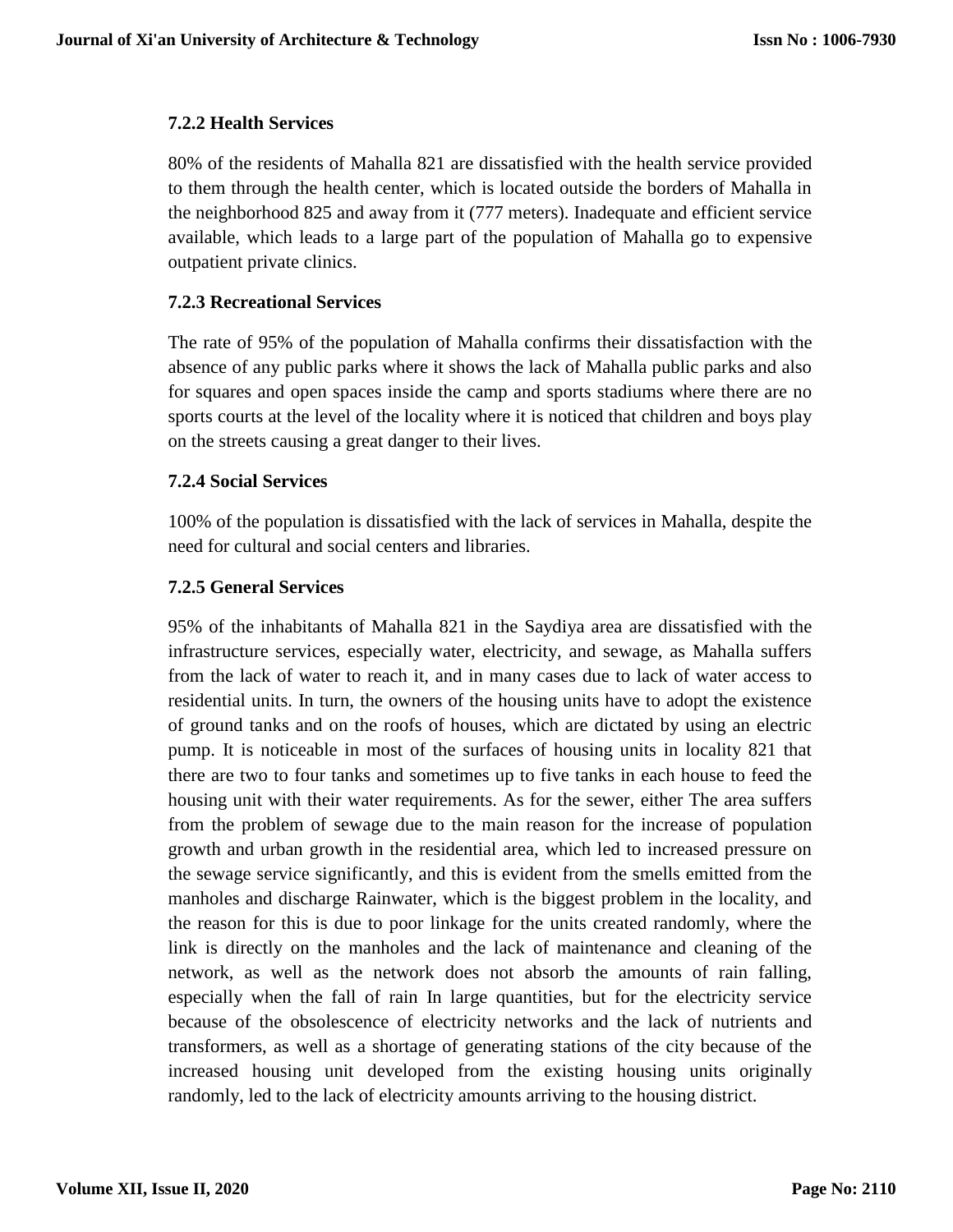#### **8. Proposed solutions for public services in locality 821 in the area of Saydiya**

Through analysis of public services in locality 821 and based on the problems that have been challenged, there are some suggested solutions to overcome those problems:

## **8.1 Educational Services**

The establishment of preparatory schools for boys that should not be less than 10000 square meters and conforms to planning standards. Kindergartens should be established according to the standards and should not be less than 5000 square meters and include playgrounds for children.

#### **8.2 Health services**

The Ministry of Health should expand the health center to serve four densely populated residential neighborhoods, and open additional general medical clinics, as the Saydiya area needs a health center with an area of not less than 5000 square meters, as the existing center receives citizens from several neighboring areas. The health center needs another ambulance, a maternal and child care center that takes care of mothers and children, and guides mothers to the best ways to care for children.

#### **8.3 Recreational Services**

A public park should be designed for the residents of Mahalla to connect the residential areas with each other, and with some activities in the Mahalla so that the residents of the Mahalla can enjoy the proximity of parks and green areas, sports stadiums should be established at the level of the neighboring area not less than 12000 square meters in the current situation and can be extended for future expansion, and that these areas conform to international standards, as each person needs to 4 square meters the area of these stadiums.

#### **8.4 Social Services**

A social center should be established for the residents of the locality where they practice some social activities and to strengthen the social ties among them. A public library should be established, provided that the area should not be less than 1000 square meters.

#### **8.5 General Services**

With regard to infrastructure services, the Municipality of Baghdad must provide sewerage and water services and a complete supply of sewage service in the residential area, and the Ministry of Electricity must replace all the transformers worn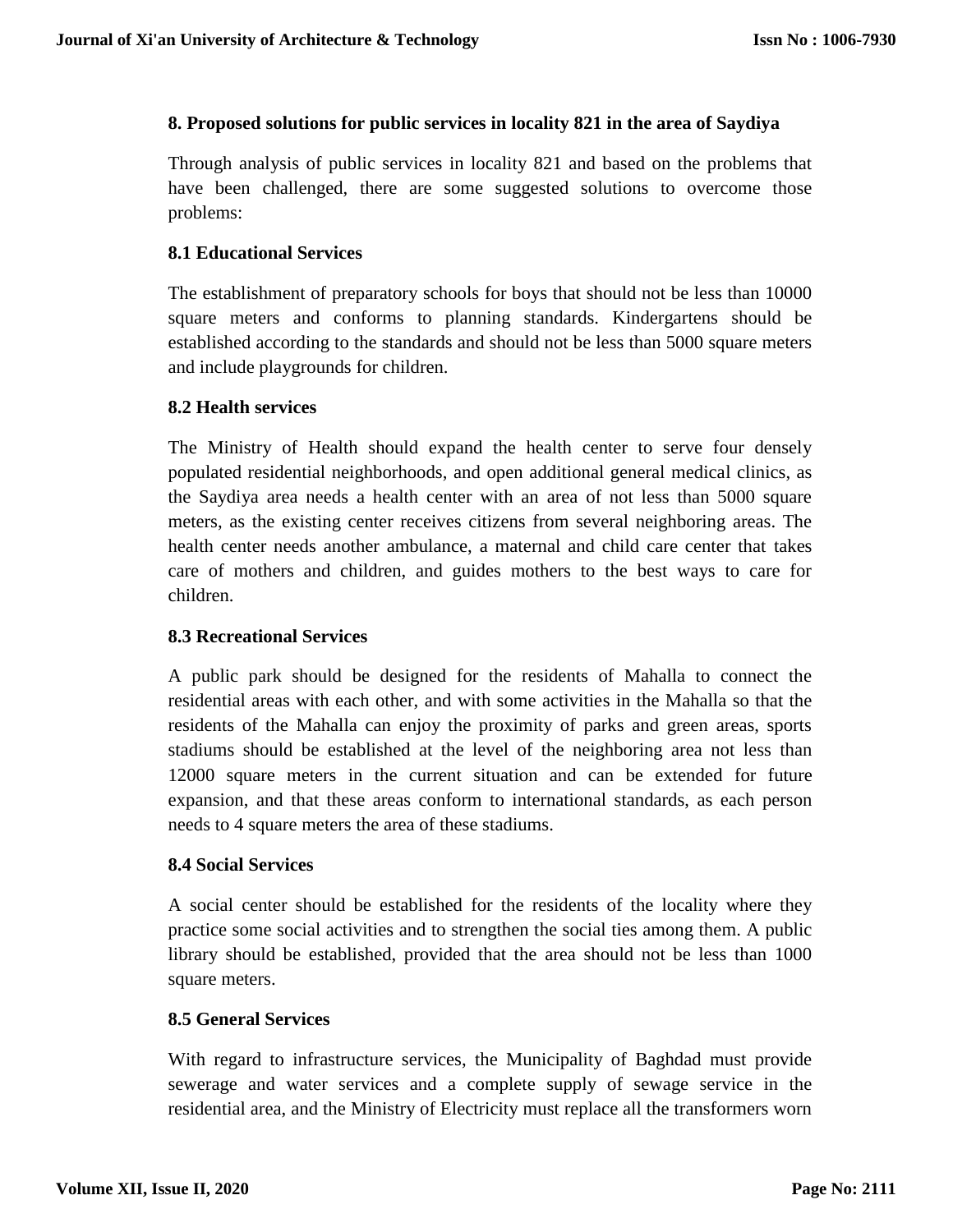out years ago and do not bear the need for new maintenance, but replaced by the new. It is renovating the water networks and new filtering stations to purify the water. The Rasheed Municipality Department should increase the number of municipal workers specialized in collecting waste from the residential area and schedule it on a daily basis.

#### **9. Conclusions and recommendations**

## **9.1 Results**

In light of the study and analysis carried out during this research can come up with the following results:

1. There is a shortage of public services in the Saydiyah area in general, and locality 821 in particular, particularly in health, cultural, social, recreational and public services (water, electricity, and sewage).

2. The development of housing units indiscriminately and unexpectedly in the residential locality, was without regard to the existence of public services needed by those neighboring housing, which causes pressure and overcrowding on these services and therefore a large shortage of public services.

3. The lack of public services in the area of Saydiya / locality 821 is due to a number of reasons, the most important of which are: - The lack of a development plan that consists of structural plans based on standards and areas of public services, as well as limited land (scarcity of land), in addition to the lack of financial support for the establishment of these services. Before the ministries, and the lack of financial resources of the municipality, and that there is a marked lack of public services, especially health, recreational, cultural, social, religious and public services, which is clearly (water and electricity).

4. It can be said that the educational services in the area of Saidiya / locality 821 are adequate, but they are used by the residents of neighboring areas, which causes overcrowding in the number of students in the classrooms but does not represent an obstacle to the level of educational service in the locality. What is acceptable to the population in the residential area of the level of educational services in it.

5. Al-Saydiya area suffers from a severe shortage of kindergartens, where it does not include one kindergarten and does not cover its services to the residents of the area.

6. There is a significant lack of health service provided to the people of Saydiya, especially after the remarkable population growth, where it was noted that the health center is lacking in the lack of buildings and that they do not match the demands of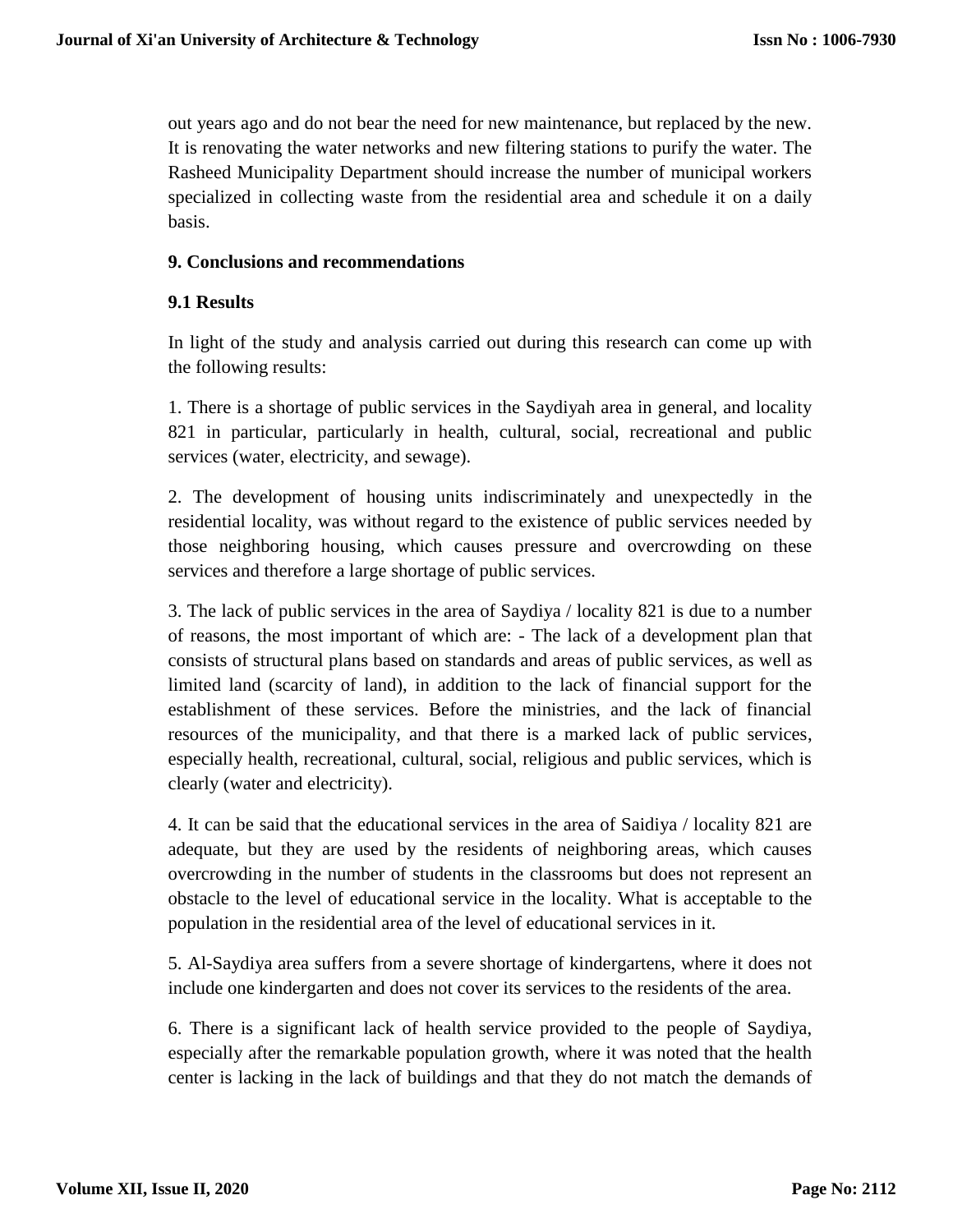the population, and lack of providing many services to the people, which in turn forces them to Choose to outpatient and expensive private clinics.

7. The lack of public parks in the area of Saydiya locality 821, and the lack of sports stadiums, where it was found that none of the clubs or sports stadiums (except private clubs with monthly or weekly financial subscription), as well as a lack of small gardens also around residential houses or within This shortage, is due to the exploitation of these areas of the gardens by the residents and convert them into a small housing divided within the housing unit.

8. It can be said through the study that there is no shortage of religious services in the area of Saydiya locality 821 and that there is the complete satisfaction of the population within the locality of religious service.

9. There is a lack of social services within the region, where it was found that there is no center or any social club.

10. One of the main results of increasing urban and population growth is the great pressure on infrastructure services, especially (water and electricity). It is almost nonexistent in the entire summer, where it was noted that all houses in the region use electric pumps to draw water, while the electricity service is very weak, due to many reasons, including the old and malfunction of electrical transformers used, and not to change the poor financial resources, and the use of private generators The price, There is a complete assertion of Mahalla residents of dissatisfaction with public services in the camp housing.

11. In economic terms, the increase in population and urban growth resulting from the division of housing within residential neighborhoods has resulted in the inefficiency of public services and the pressure on infrastructure services such as sewage, electricity, and others, which are designed to accommodate a certain number of residents according to the standards of residential shops.

12. There are changes in the planning standards of the residential locality, as a result of population densities and housing, where there are huge construction densities in multiple forms and multiple heights at the expense of open spaces between and housing units.

#### **9.2 Recommendations**

1. Preparing integrated studies on the locality housing all public services in it.

2. The need to plan public services, commensurate with the increase in the number of the population, and develop what currently exists to facilitate the provision of services to citizens.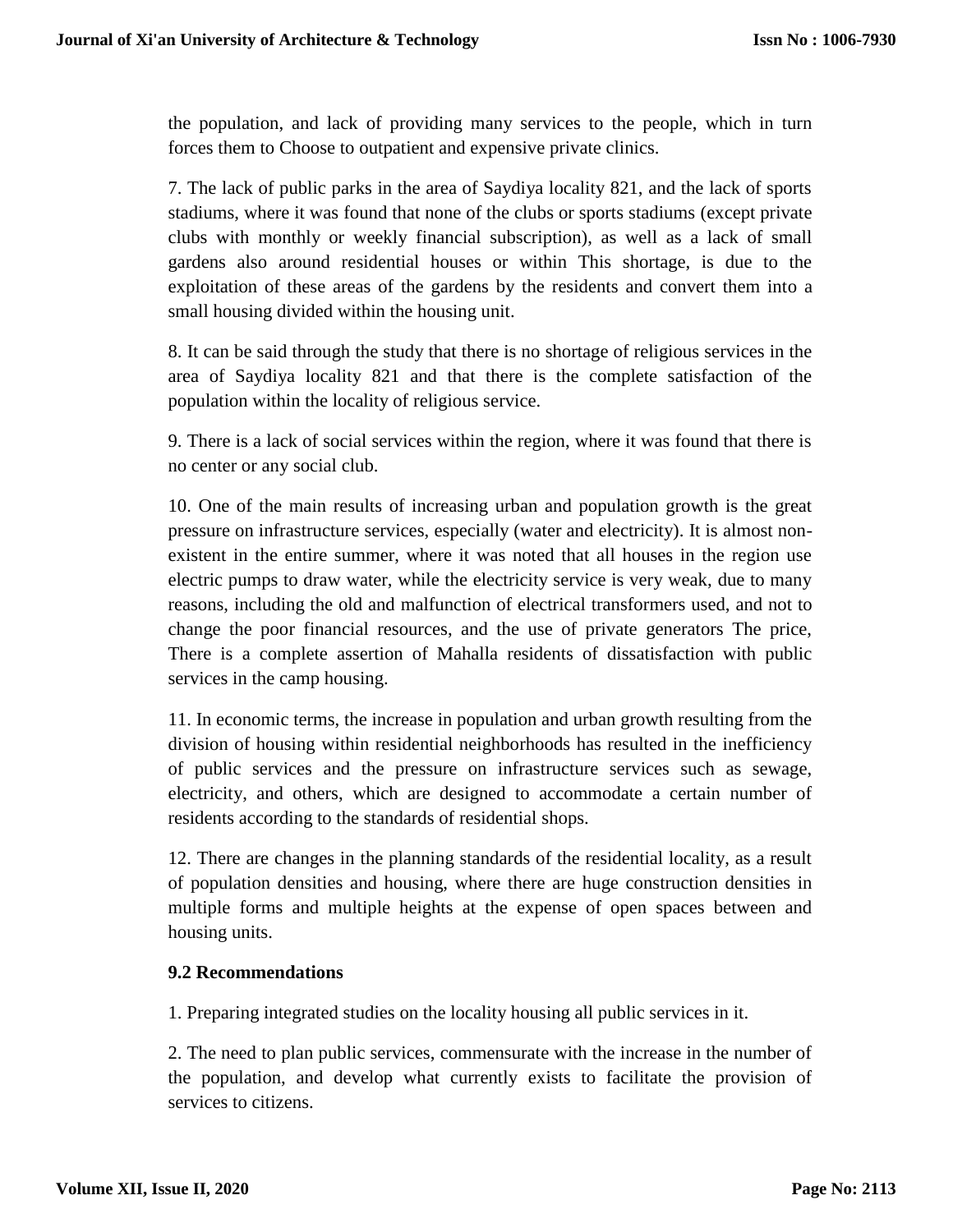3. The need for the participation of all public and private institutions in the planning of public services, to produce results that serve the people of the region in a more effective manner.

4. Planning the residential area, and develop appropriate solutions, for the benefit of present and future generations, by setting regulatory conditions to ensure the public right to access better public services.

5.The need to work on the establishment of a sufficient number of kindergartens, belonging to the public sector, and distributed according to planning standards.

6.Planning and implementation of public services in the locality, especially water and electricity service networks, taking into account the existence of infrastructure serving the locality, in the event of population growth in order to maintain sustainability.

7.To provide public services in the residential locality, especially health, social, recreational and public services, in order to alleviate them and take the right services.

8. Design and implementation of public parks and green spaces within the residential locality. According to international standards.

9. The health center should be expanded, and additional public medical clinics should be opened. The existing center receives citizens from several areas, here, the neighborhood needs an additional ambulance, a maternity and child care center that cares for mothers and children healthily, and guides mothers to the best ways to care for their children.

10. A social center should be established to strengthen the social links between the residents of the neighborhood .activities such as maternal and child welfare, environmental industries and the establishment of a meeting room, and a public library must be established within the neighborhood.

# **Sources**

 $\Box$  Abu Salah, Mohammed Salah Mustafa, 2016, spatial analysis of educational and health services, Birzeit University.

□ Ahmad, Mohammed Shihab and Mo'amal, Aladdin, Space Requirements for City Planning, Baghdad, Higher Education Press, 1990

Baghdad Municipality, Planning Section.

 $\Box$  Amanat Baghdad, Design Section, GIS.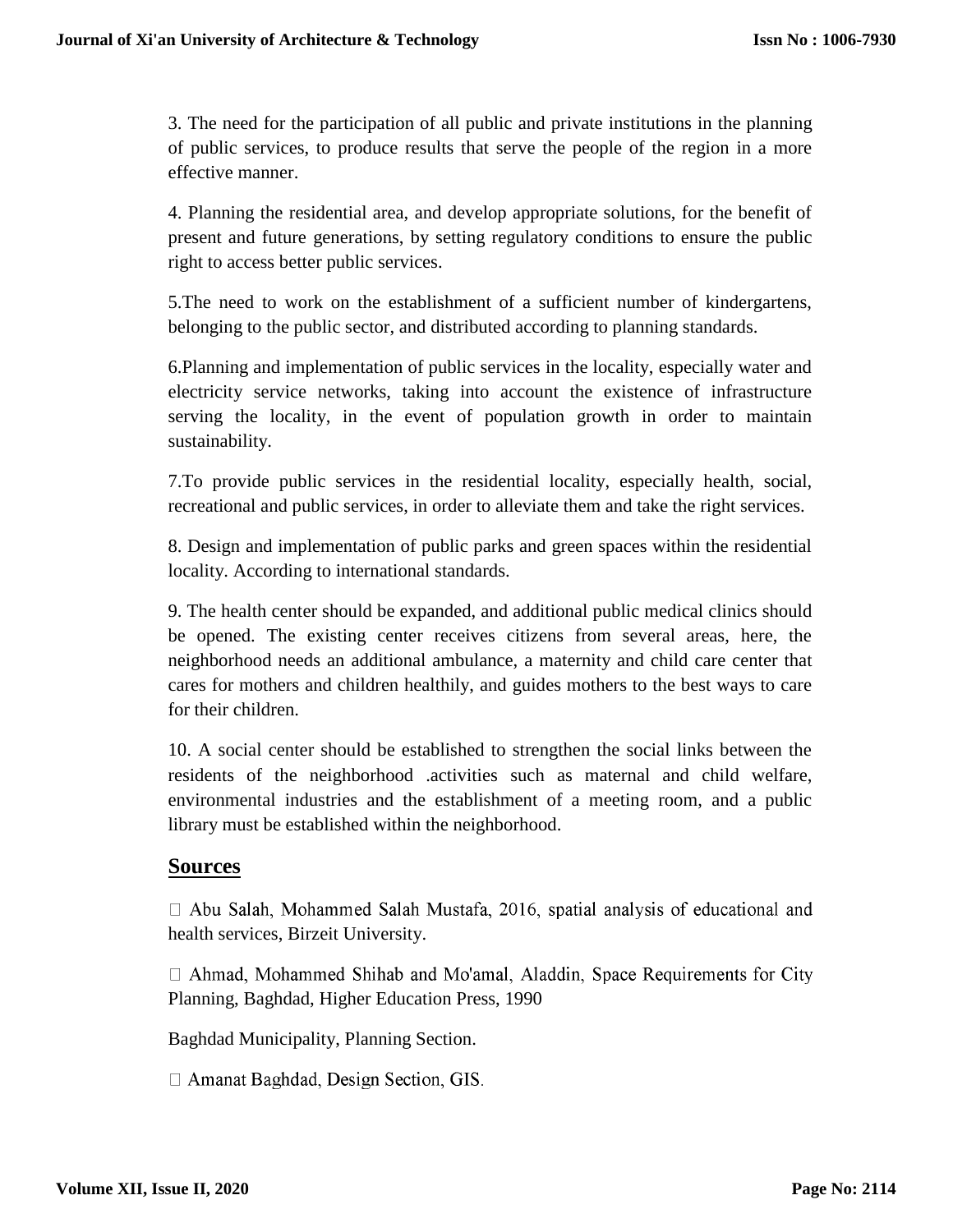Al Rasheed Municipality Department, Planning Department.

 $\Box$  Dulaimi, Khalaf Hussein Ali, 2007, the foundations of the layout of the residential locality, Saudi urban planning.

□Allam, Ahmed Khaled, 1983, City Planning, Anglo-Egyptian Library, Cairo.

□Allam, Ahmed Khaled, City Planning, Anglo-Egyptian Library, Cairo, (1991)

 $\Box$  Ghneim, Othman, 2012, Regional and Urban Plans, First Edition, Dar Safaa for Printing, Publishing and Distribution, Amman.

 $\Box$  Kamuna, Haider Abdul Razzaq, (Urbanization Policies in the Arab World, House of General Cultural Affairs), Ministry of Culture and Information, First Edition, Baghdad 1990.

 $\Box$  Al-Kinani, Kamil Al-Jabri, Ahmad, 2012, Using the method of spatial analysis in assessing the spatial suitability of urban expansion of Kut city, Journal of the College of Education / Wasit, No. (12) 241-270.

 $\Box$  Massad, Sonia Zaher, 2004, Strategies for Development and Planning of Health Services in Jenin City in the Light of Urban Development of the City, Master Thesis, Nablus, An-Najah National University.

 $\Box$  Mashaqi, Awni Abdel-Hadi, 2008, Analysis and Evaluation of Health, Education and Cultural Services, An-Najah National University.

 $\Box$  Al-Hiti, Sabri Fares, Urban Planning, Al-Bazouri Scientific House for Publishing and Distribution, Jordan, 2009, p. 102.

 $\Box$  Ellickson (Robert (1994). Order without Law: How Neighbors Settle Disputes.

□ Rapoport, Amos, "Human aspect of the urban form : Towards aman-Environment Approach to urban form and design" pergamon press, Aweaton and co exteve, oxford great Britain, 1977.

Anselin,L."Exploratory Spatial Data Analysis and Geographic Information Systems " New Tools For Spatial Analysis, Luxembourg. 1994.p3.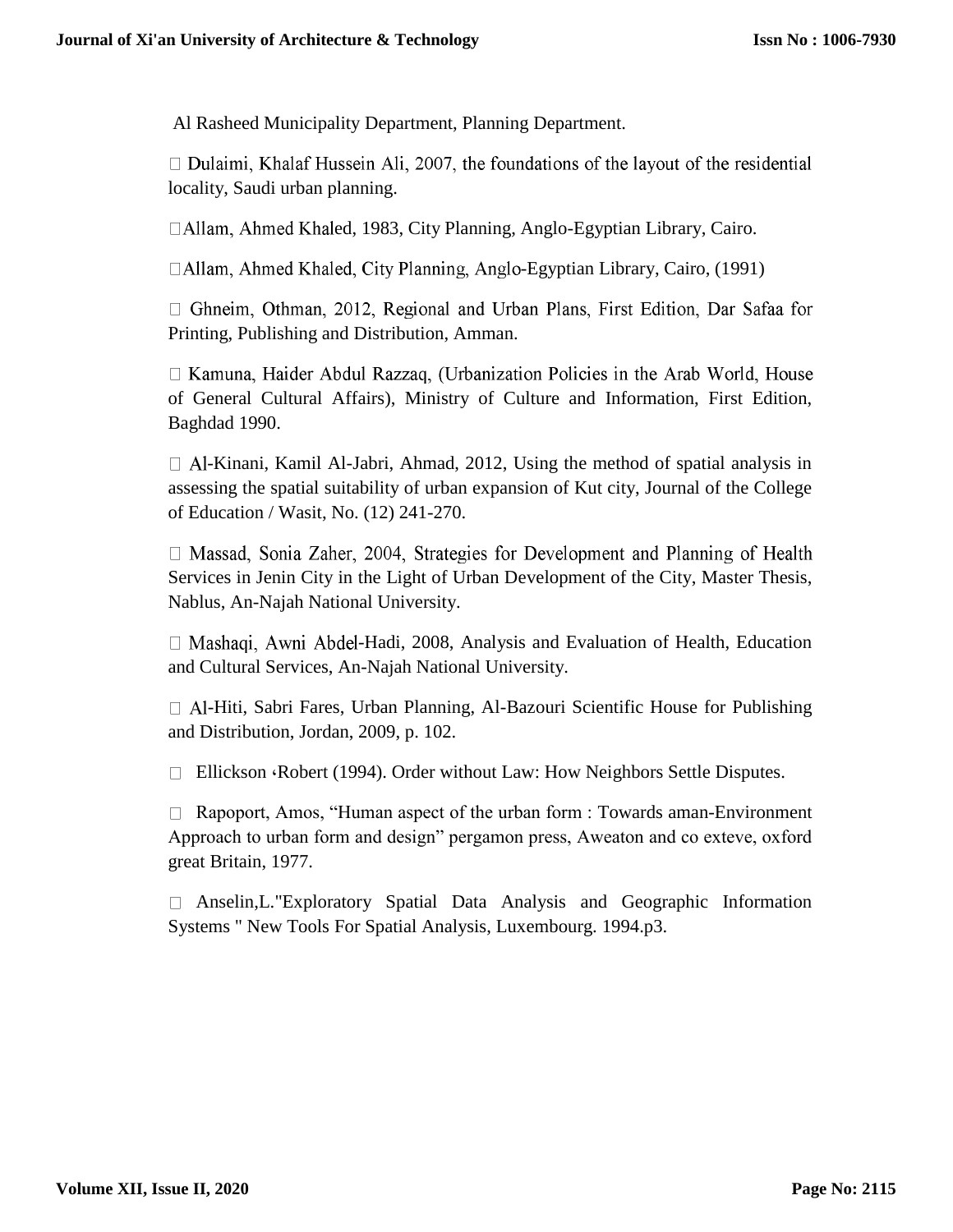#### **Annex**

#### **Questionnaire form**

#### **good greeting...**

The researchers are preparing the tagged research (spatial analysis of public services in the residential locality (locality 821 Saydiyah / study area) as part of a research in the sciences of urban and regional planning, and requires research to conduct a field study in locality 821 in the Saydiyah area, so please cooperate in filling this form, The answers to the questions contained therein are as specific and accurate as possible and reflect your opinions, so that we can reach the results of the research, although the form is for scientific purposes, so you do not need to mention the name.

#### **Educational services**

1 - Is there sufficient in the educational service in the locality?

2. Does the citizen have easy access to the educational service?

3. Is there easy access to the school within the area?

4. Does the government assist in developing the educational service in Mahalla continuously?

5. Is there a sufficient number of teachers per student?

6. Is the classroom suitable for the number of students?

7 - Is there a nursery or kindergarten in the locality, and if it is not inside the locality, how far is it?

8 - Is there a positive and positive satisfaction of the people of the region to the educational services?

#### **Health Services**

1. Does the health service meet the needs of the population in the region?

2 - Is there sufficient in the service and medical staff in the health center inside the camp?

3. Does the citizen have easy access to the health service?

4. Is there easy access to the health center?

5. Does the citizen have access to all kinds of health service?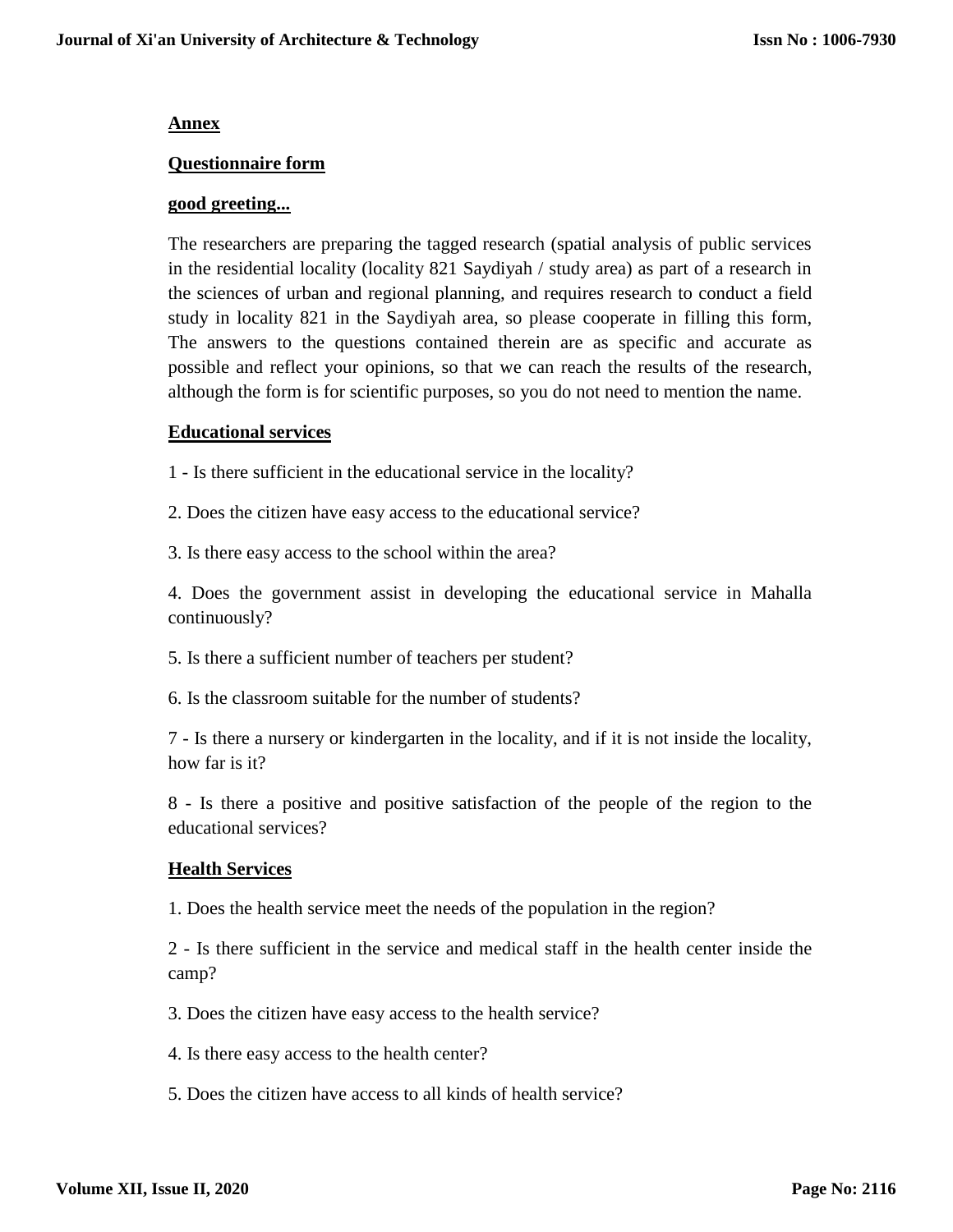6 - Is there a positive and positive satisfaction of the people of the region to the health services?

#### **commercial services**

What is your assessment of the service provided within the residential area with regard to the mall?

#### **Recreational services**

What is the availability of recreational service in the residential area of public parks, spaces and open spaces, sports stadiums, and the level and effectiveness of the population within the campus recreational service?

#### **Religious Services**

Is there enough for the residents of the residential area to worship?

#### **Public utility**

What is your assessment of public utilities inside the residential area of drinking water, sewage, electricity, and waste?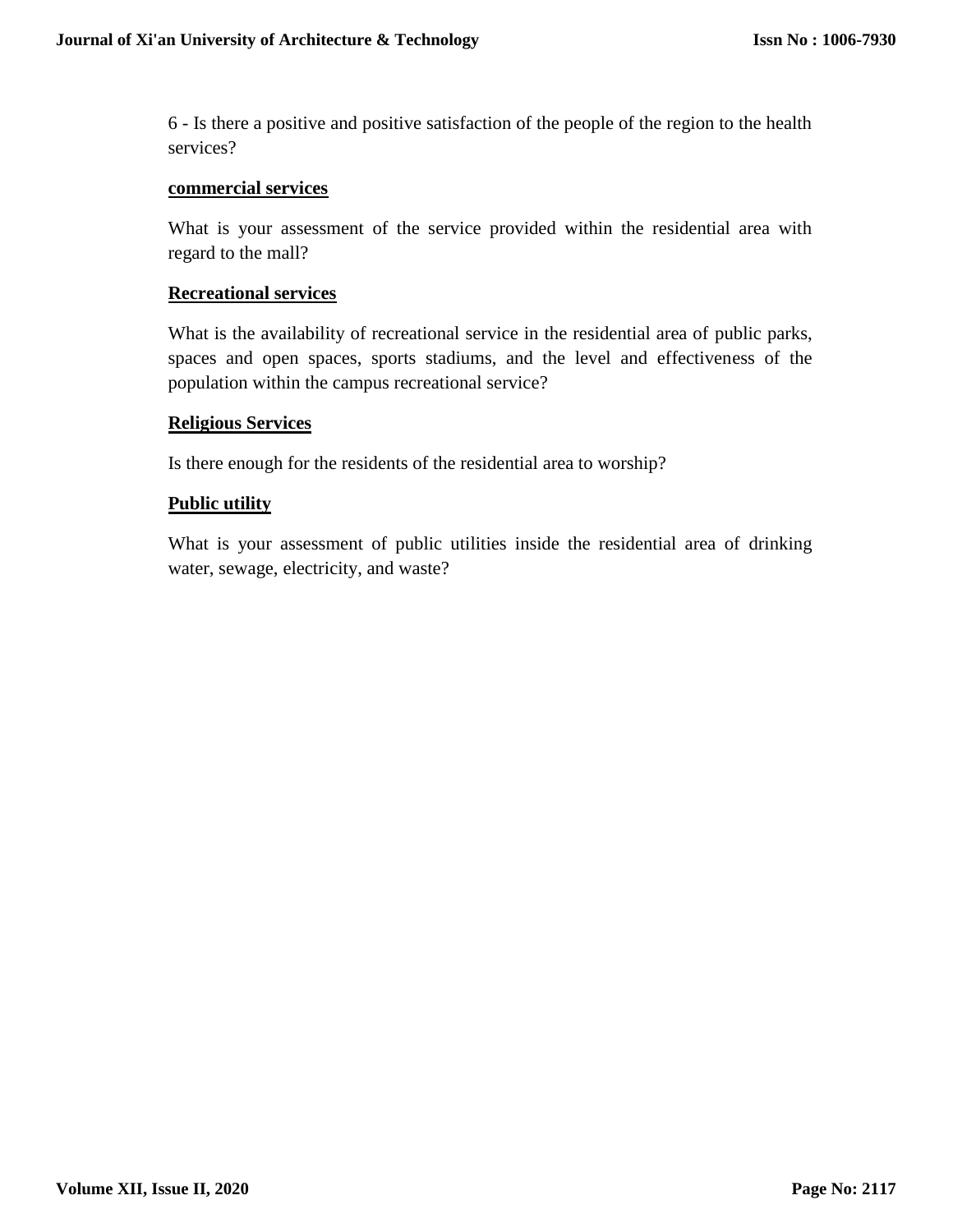

Source / Researchers in cooperation with the Municipality of Baghdad / Department of Designs, (Map No. 1, locality site 821 of the city of Baghdad)